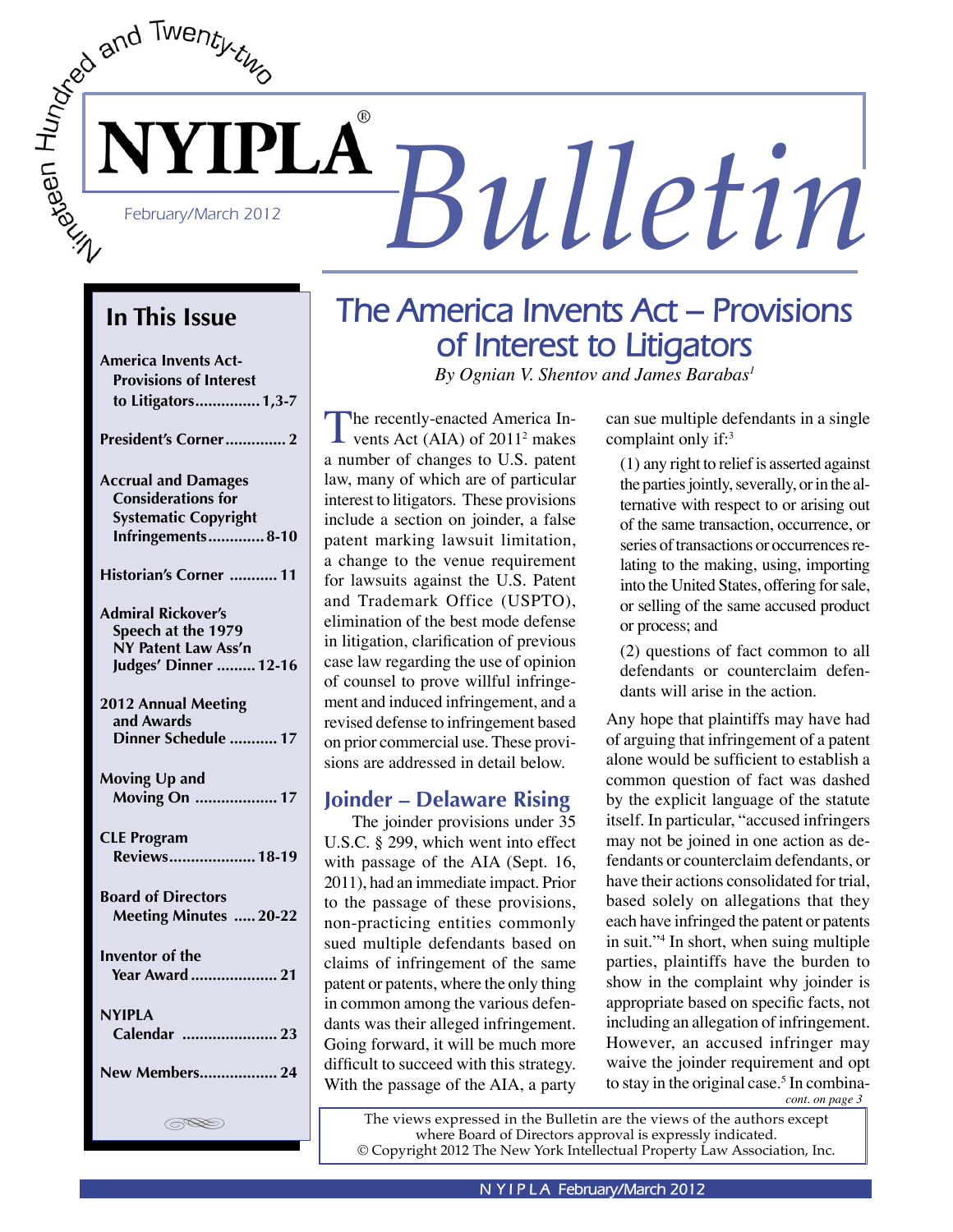

## March 2012

In the context of my work with the com-<br>mittee drafting local patent rules for the<br>Estatement Southam Districts of Navy York n the context of my work with the com-Eastern and Southern Districts of New York, questions have periodically arisen whether patent litigation really needs special rules. Undoubtedly the perception that patent litigation is "special" is fostered by the existence of a specialized appellate court – the Federal Circuit, by the recently launched Patent Pilot Project, and by the enactment of special local patent rules by a number of district courts. In recent discussions, I have noted a growing tendency to question whether patent litigation is really so special – or is it just another form of complex litigation like any other our federal courts so ably handle. This leads to the follow-on question: Do we do ourselves a disservice by asking for special treatment rather than drawing on the wealth of experience developed by litigators dealing with other kinds of complex cases?

 At a recent NYIPLA CLE, Judge Gleeson addressed the Patent Pilot Project. He pointedly questioned the wisdom in limiting patent litigation to a portion of the federal bench. Plainly the entire federal judiciary is equally capable of mastering patent legal principles. The difficulty in patent cases is mastery of (or at least comfort with) the technological issues that underlie the legal analyses in a patent case. Yet the judges participating in the Pilot Project need not have any particular technological expertise. Moreover, the judiciary has to – and does – deal with technology in other contexts – mass torts, product liability, etc. And even the judges of the Federal Circuit have ably served without any particular technological expertise prior to their appointment. Given that the ultimate fact finder to be persuaded in a patent case is often a lay juror, I wonder whether the focus should not be more on training patent lawyers to speak in plain English (as Judge Posner admonished in the context of a recent *Markman* ruling) rather than treating patent cases as a special exception to normal litigation procedures.

 I also wonder the extent to which special local patent rules are warranted. Patent cases, like any other cases, come in all shapes and sizes. Fitting all patent cases into a uniform timetable or set of procedures makes

no sense. Is justice served by failing to invalidate an improperly issued patent because the defendant was locked into a rigid straightjacket of the prior art known early in litigation when "final" contentions were due and the plainly invalidating prior art was discovered later



in the discovery process? If the case can be resolved summarily after a term is construed, why delay resolution until after months or years of expensive discovery practice? On the other hand, does it make sense to lock down claim construction months and months before trial? After all, claim construction is part of the jury instructions – which normally can be corrected or amended until the jury retires to deliberate. Would the public and the patent system be better served if, rather than cumbersome procedural rules that are often far more rigid than in other types of litigation, procedures in patent cases were managed flexibly with an objective of overall fairness and efficiency in the context of the specific suit? Again, doing so would require patent litigators to explain in plain English the circumstances of the particular case.

 We disserve the public and the patent system if, for the sake of procedural conformity among patent cases, we lose sight of the more fundamental objectives of enforcing patents that are valid against infringers and invalidating patents that should not have issued. The current version of the proposed local patent rules is brief and addresses only contentions, *Markman* claim construction procedures, and waiver of privilege when advice of counsel is at issue. The proposed rules set very few deadlines and expressly provide that their few provisions should be modified to accommodate the specific circumstances of a case. To the extent these rules are adopted by the Eastern and Southern Districts of New York, it is my hope that litigators and judges alike implement them with an eye to fairness and efficiency in the specific case.

> With kind regards, Terri Gillis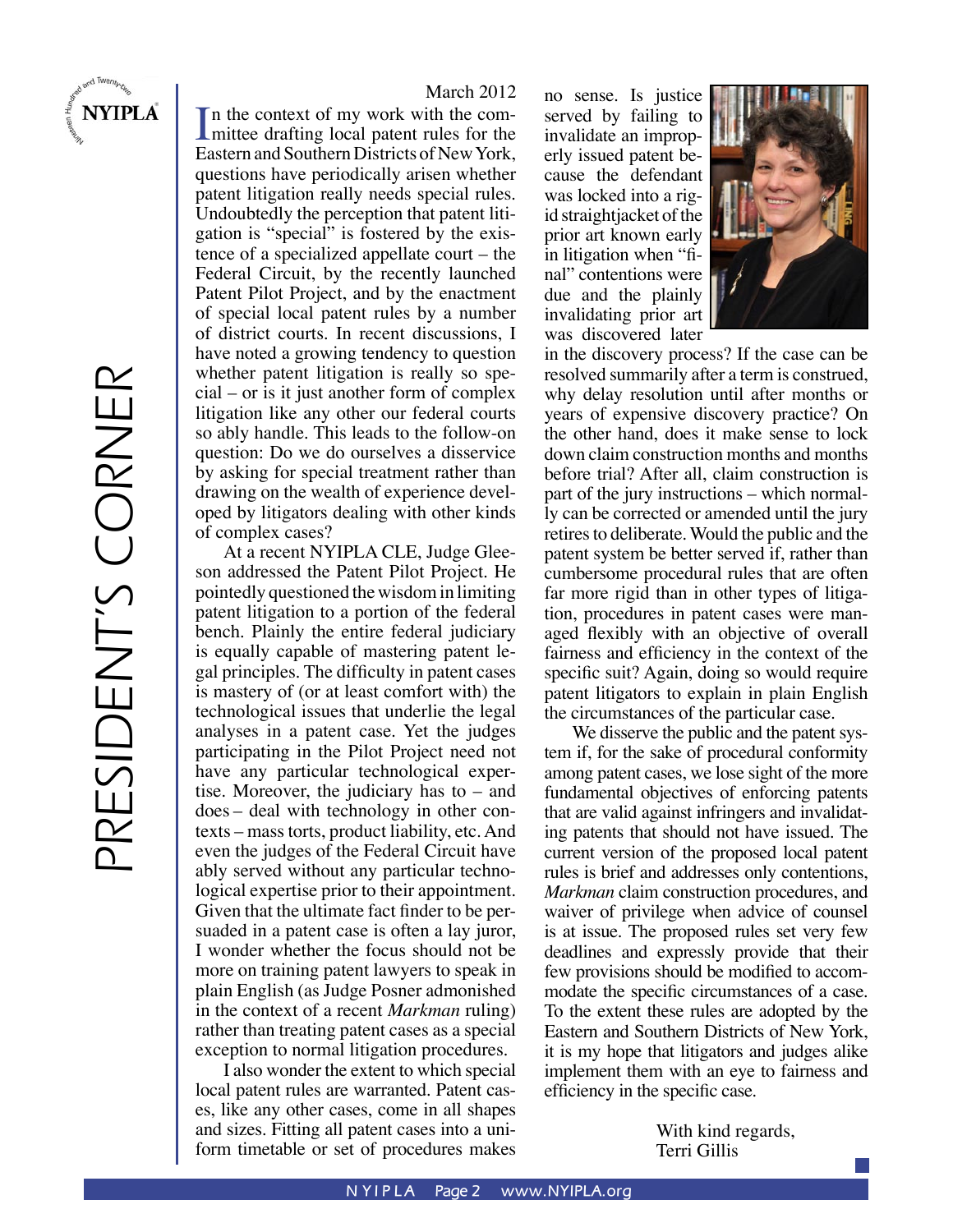tion, the joinder provisions make it more difficult to sue groups of unrelated defendants, yet allow those defendants the flexibility to join forces if they wish.<sup>6</sup>

 The joinder provisions already are having a significant effect on U.S. patent litigation. In particular, the number of parties involved in patent litigation has dropped since the enactment of the AIA. Thus, in the 45 days before the AIA, from August 2, 2011 to September 15, 2011, 265 complaints were filed in the top six district courts in the country (courts with the greatest number of patent cases filed), involving 2,272 parties. In those same courts during the 45-day period following the AIA, from September 16, 2011 to October 31, 2011, 248 complaints were filed, but those complaints involved only 848 parties.7 One possible explanation is that the increased cost of litigation and the need to file and keep track of separate lawsuits has made it less attractive for plaintiffs to sue parties for which the potential damages award may be insignificant. Before the AIA, filing lawsuits against such parties added little incremental cost for a plaintiff, and in the context of multi-party litigation was frequently used to justify the selection of a venue that is similarly convenient (or inconvenient, as the case may be) to all defendants.8 With the new joinder provisions, it can be expected that in the long run fewer parties will be named in patent infringement suits, because there would be less of an incentive for plaintiffs to sue parties for which the expected damages are low.

 The new joinder provisions have caused other practical changes as well. For example, the popularity of the District of Delaware has increased in both relative and absolute terms. Between the same 45-day periods discussed above, the number of patent cases filed in Delaware increased from 76 to 101. Since the AIA was enacted until February 6, 2012, Delaware has seen the largest number of patent cases filed in any district at 262. By contrast, the number of cases filed in the Eastern District of Texas decreased significantly between the same 45-day periods, dropping from 91 to 36 patent cases, although that district remains popular with plaintiffs and ranks second overall with 202 patent cases filed since the AIA was enacted. The Federal Circuit's jurisprudence on venue transfer,<sup>9</sup> along with recent district court decisions, seem to suggest that further realignment of the most popular patent litigation venues may occur.<sup>10</sup> In particular, one can expect that defendants will seek more often to transfer venue, especially where their manufacturing and sales operations are local in nature and are far removed from the forum chosen by the plaintiff. Last, but not least, at this point it remains unclear whether, under Section 299 of the AIA, compliance with a particular industrial or technical standard (for example signal compression standards, such as JPEG or MPEG) will be deemed to create "questions of fact common to all defendants," sufficient to justify joinder of multiple unrelated parties.<sup>11</sup>

## **False Patent Marking – The Beginning of the End**

 Over the past several years a cottage industry had developed in which private parties would find products that had allegedly been falsely marked with a patent number, such as those products marked with numbers of expired patents, and would proceed to file *qui tam* actions in which, under 35 U.S.C. § 292(b), they were entitled to collect one half of the recovered penalties. These suits had been criticized by the patent bar and various district courts on constitutional and other grounds, including the lack of actual damage to the *qui tam* plaintiff, while causing the parties defending against these suits to incur significant litigation expenses.12 The AIA addresses this problem by eliminating the standing most private parties have to file such suits – the Act makes clear that "[o]nly the United States may sue" for the statutory penalty under Section 292 of up to \$500 for every such offense.<sup>13</sup> Newly added subsection  $292(c)$  further limits the grounds for this type of litigation by providing that marking a product "with matter relating to a patent that covered that product but has expired is not a violation of this section."14 Finally, it is very significant that the amendments to Section 292 "shall apply to all cases, without exception, that are pending on, or commenced on or after, the date of enactment of this Act."15

 An important exception still allows private parties to allege false marking. The AIA provides that "[a] person who has suffered a competitive injury as a result of a violation of this section may file a civil action in a district court of the United States for recovery of damages adequate to compensate for the injury."16 There are significant hurdles to such lawsuits. First, the Federal Circuit has held that the requirement to plead with particularity allegations of fraud applies to false marking claims, and that a complaint that makes only conclusory allegations is insufficient to let a false marking claim proceed.17 Based on the history of recent litigations, few private parties will be able to clear this hurdle. Furthermore, it is likely that establishing a competitive injury based on false marking, and justifying a dollar number that quantifies the associated damages a competitor has suffered, will not be a trivial task.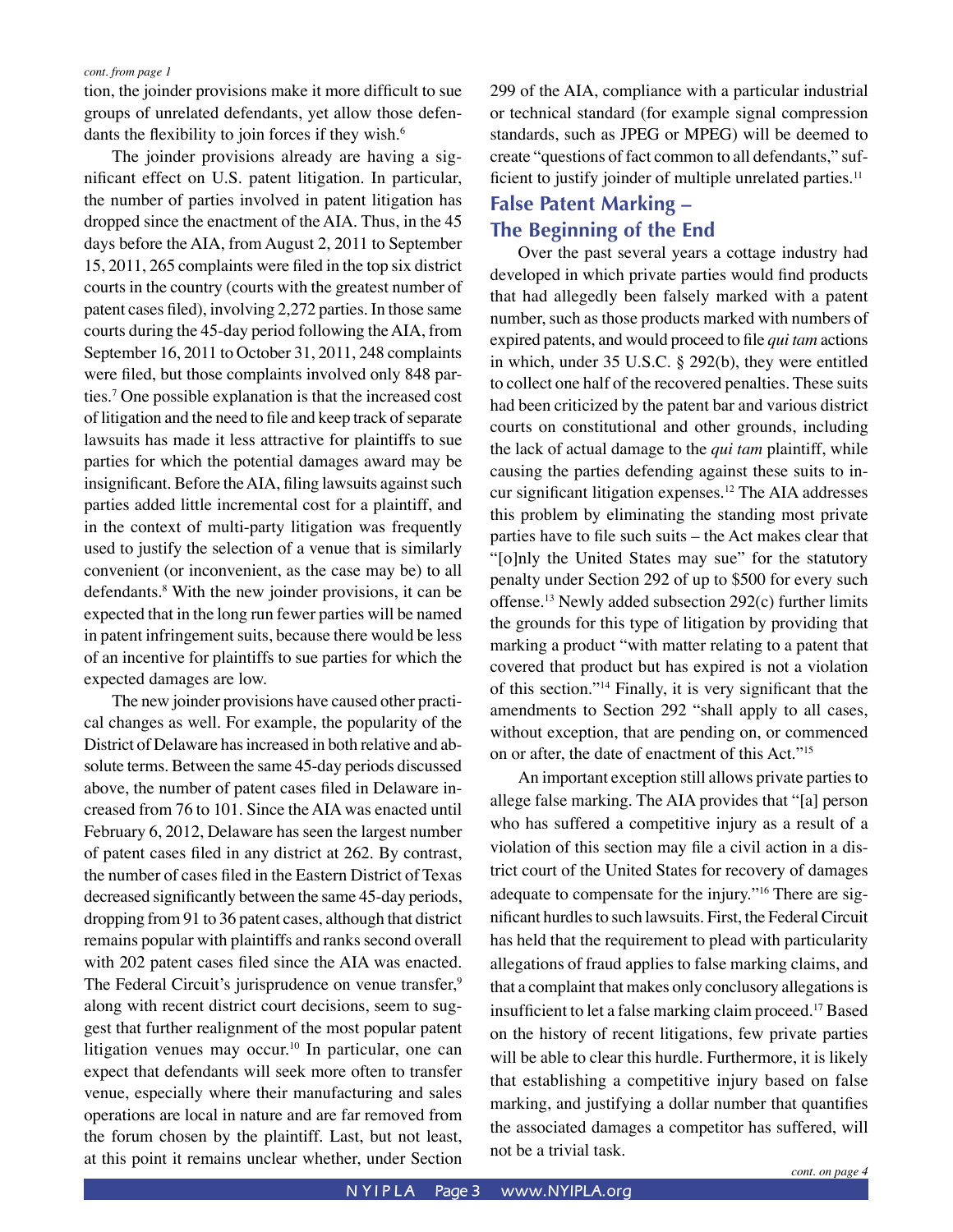## **Venue Change – The Eastern District Of Virginia And The USPTO**

 Lawsuits against the USPTO must now be filed in the Eastern District of Virginia District Court, rather than in the District of Columbia District Court.18 The legislative history of the AIA suggests that the venue change was made in order to correct an oversight in the 1999 American Inventors Protection Act, in which Congress established that as a general matter the venue of the USPTO is the district in which it resides (i.e., the Eastern District of Virginia).19

## **Best Mode – What Remains Of This Requirement**

 Failure to satisfy the best mode requirement has been eliminated as a defense in patent litigation, effective immediately upon enactment of the AIA.<sup>20</sup> In particular, defendants can challenge the validity or enforceability of a patent based on any requirement of 35 U.S.C. § 112, "except that the failure to disclose the best mode shall not be a basis on which any claim of a patent may be canceled or held invalid or otherwise unenforceable."21 This change seems unlikely to have much effect on patent litigation, because the failure to disclose a best mode was never a particularly popular or successful defense. But it is unclear why the drafters of the AIA chose to retain the best mode requirement in Section 112 (with which patent applicants still must comply), while taking away the primary enforcement mechanism penalizing the applicants for a failure to comply with the requirement.<sup>22</sup>

 With respect to the changes concerning best mode, the USPTO has advised its examiners in part as follows: "As this change is applicable only in patent validity or infringement proceedings, it does not alter current patent examining practices set forth in MPEP 2165 for evaluation of an application for compliance with the best mode requirement of 35 U.S.C. § 112."23 However, in the context of determining whether a later application is entitled to an earlier filing date, "Examiners should consult with their supervisors if it appears that an earlier-filed application does not disclose the best mode for carrying out a claimed invention and the filing date of the earlier-filed application is actually necessary."24 It remains to be seen how seriously applicants for a U.S. patent will continue to take the best mode requirement, and whether the USPTO will be in a position to ensure compliance with the requirement.

## **Failure To Obtain An Opinion Of Counsel May Not Be Used To Prove Willful Infringement Or An Intention To Induce Infringement Of A Patent**

 The AIA added new Section 298 regarding the advice of counsel:

The failure of an infringer to obtain the advice of counsel with respect to any allegedly infringed patent, or the failure of an infringer to present such advice to the court or jury, may not be used to prove that the accused infringer willfully infringed the patent or that the infringer intended to induce infringement of the patent. $25$ 

In part, the new provision merely codifies existing case law. The Federal Circuit had already held that there was no affirmative obligation to obtain an opinion of counsel to combat an allegation of willful infringement. *In re Seagate Tech., LLC*, 497 F.3d 1360 (Fed. Cir. 2007). However, the AIA rejected a portion of another Federal Circuit opinion concerning the impact of a failure to obtain an opinion of counsel with respect to inducement of infringement. *Broadcom Corp. v. Qualcomm Inc.*, 543 F.3d 683 (Fed. Cir. 2008). In *Broadcom*, the Federal Circuit held that "[b]ecause opinion-of-counsel evidence, along with other factors, may reflect whether the accused infringer 'knew or should have known' that its actions would cause another to directly infringe, . . . such evidence remains relevant to the second prong of the intent analysis," *i.e.*, "that the accused infringer knowingly induced infringement and possessed specific intent to encourage another's infringement" (citations omitted), and that "the failure to procure such an opinion may be probative of intent in this context."26

 The AIA does not adopt the above holding in *Broadcom*. In explaining the reason for this change, the legislative history of 35 U.S.C. § 298 provides as follows:

The Act includes a new provision that bars courts and juries from drawing an adverse inference from an accused infringer's failure to obtain opinion of counsel as to infringement or his failure to waive privilege and disclose such an opinion. Section 298 of title 35 is designed to protect attorney-client privilege and to reduce pressure on accused infringers to obtain opinions of counsel for litigation purposes. It reflects a policy choice that the probative value of this type of evidence is outweighed by the harm that coercing a waiver of attorney-client privilege inflicts on the attorney-client relationship. Section 298 applies to findings of both willfulness and intent to induce infringement—and thus legislatively abrogates the Federal Circuit's decision in *Broadcom Corp. v. Qualcomm Inc.*, 543 F.3d 683, 699 (Fed. Cir. 2008).

H.R. Rep. No. 112-98, pt. 1, at 53 (2011) ("H.R. 1249 Report"). The new AIA provision further de-emphasizes the role of an opinion of counsel in litigation, and is not expected to have much of an effect on the conduct of parties in litigation.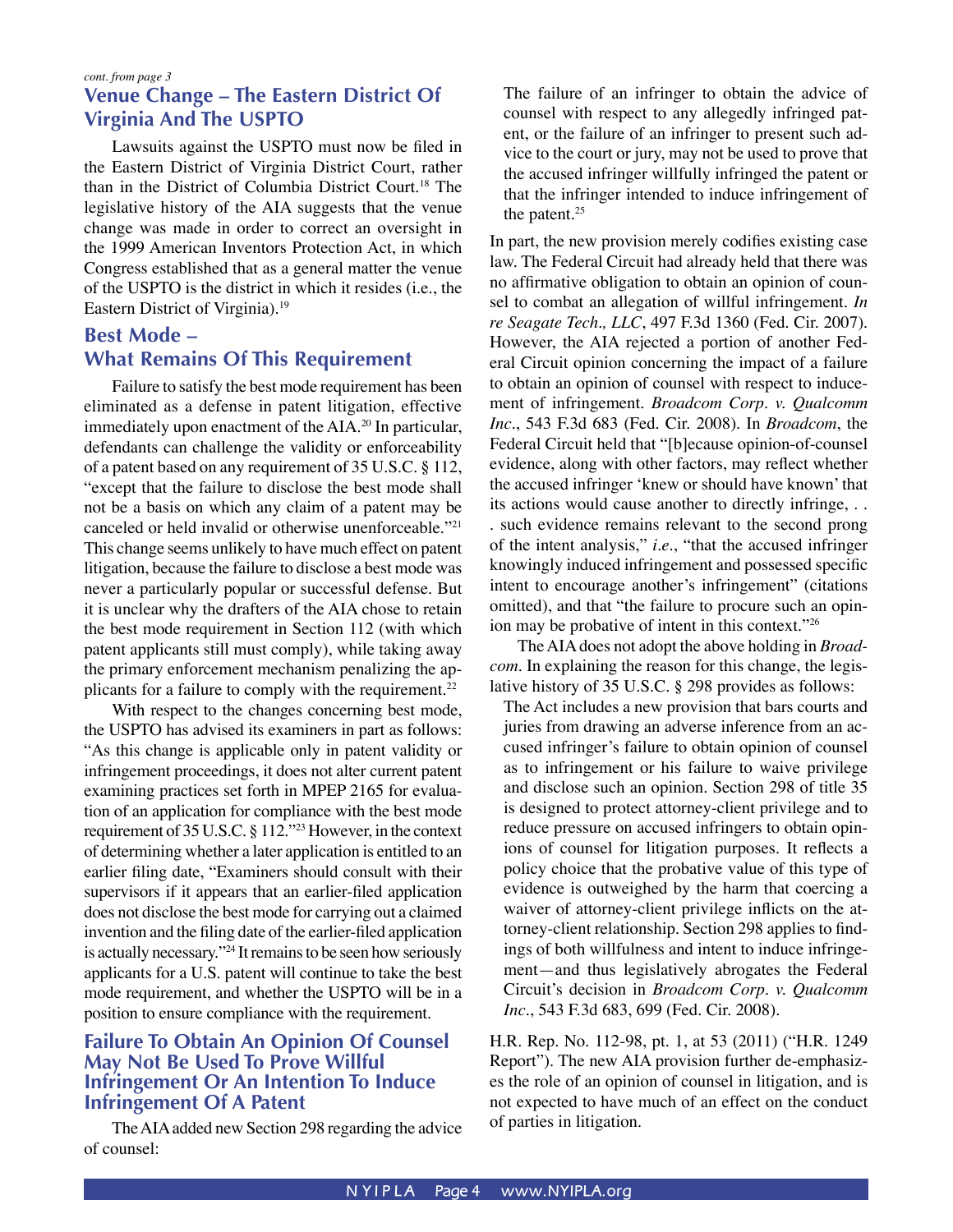## **Prior User Rights Defense Revised to Protect U.S. Business Interests in the First-to-File World**

 A "prior user rights defense" generally refers to a defense to patent infringement afforded to a party that was commercially using, or engaged in substantial preparations for commercial use of, an invention that was later patented by another party.<sup>27</sup> Previously limited in the United States to business methods, under amended 35 U.S.C. § 273 the prior commercial use defense against a claim of patent infringement may now be asserted for any technology covered by a patent issued after September 16, 2011.28 The prior commercial use must have occurred in the United States, at least one year before the earlier of the effective filing date of the claimed invention or the date on which the claimed invention was disclosed to the public.29 To invoke the defense, an alleged infringer must have commercially used the claimed invention in good faith in connection with an internal commercial use or an actual arm's length sale or transfer.30 The burden of proof is on the party asserting the defense, and must be established by clear and convincing evidence.<sup>31</sup>

 In addition to making the defense applicable to all technologies, amended Section 273 expands the number of parties who may claim a prior user rights defense to include a parent, subsidiary or affiliate under common control.32 But Section 273 also imposes important limitations, exceptions and penalties associated with the defense. Thus, the prior use defense is personal, and may not be licensed, assigned, or transferred, except in connection with an assignment or transfer of the entire business related to the defense.<sup>33</sup> Furthermore, the defense is geographically limited to cover only those sites where the invention was used before the critical date.<sup>34</sup> The defense does not apply to infringing activities after the date of abandonment of commercial use.<sup>35</sup> Section 273 also provides an exception to the prior user rights defense for inventions that, when they were "made," were subject to ownership or obligation of assignment to universities or their technology transfer organizations.<sup>36</sup> Failure to demonstrate a reasonable basis for asserting the defense carries potentially stiff penalties, as the statute provides that the court "shall find the case exceptional" for the purpose of awarding attorney fees. 37

 Prior user rights defenses have long been considered a necessary part of a transition to the first-to-file system used by most countries in the world.<sup>38</sup> But details in the practical implementation of such defenses vary from country to country, especially with regard to the level of activity required by a party to assert prior user rights. This level ranges from pure use in Brazil and Canada, to a pure possession of the invention in France, and various hybrid schemes used by other countries.39 In its January 2012 report on the prior use defense, the USPTO has taken the position that amended Section 273, which requires an internal commercial use or an actual arm's length sale or transfer and affirmatively sets forth several scenarios in which subject matter is considered to be "commercially used," strikes the right balance between protecting the interests of patent holders and those of business entities that choose to protect their intellectual property as a trade secret.40

 The effect of the amended prior user rights defense on U.S. patent litigation remains to be seen. Despite being used for a long time in many countries, this defense has not generated significant case law, and is essentially untested in the context of U.S.-style litigation. Should the defense be tested, some of the new law provisions seem likely to prove problematic. For example, despite the transition to a first-to-file system, the wording of the university exception in amended Section 273 opens the door to disputes concerning conception and reduction to practice in the context of when the invention was "made." Still, public comments from interested parties thus far suggest that the prior use defense provided in amended Section 273 is likely to work as intended, and will not generate significant legal disputes or added litigation costs.41 An implementation report on the prior user rights defense by the USPTO is due in 2015.42

## **Conclusion**

 In sum, changes in U.S. patent law following the enactment of the AIA in September 2011 have had a significant impact on patent litigation and will continue to have an impact in the future. In particular, the joinder provisions have already led to shifts in patent litigation complaint filing strategies. The changes to the false marking statute have allowed many district courts to clear an entire line of cases from their dockets. The change to the venue provision should make the District Court for the Eastern District of Virginia, already an important court and a well known "rocket docket" for patent cases, even more important in patent law. The change to the best mode provision raises questions, including whether the best mode requirement in Section 112 will have any practical impact on patent prosecution practice. The AIA codified existing case law concerning willful infringement and effectively removed questions about the effect that a failure to obtain the advice of counsel with respect to patent infringement, or to present such advice to a judge or jury, may have had. The prior use defense has not played a significant role in patent litigation so far, and this will likely remain so even though important questions are still unresolved. On balance, the AIA seems to have addressed several concerns expressed in recent years about the joinder,<sup>43</sup> false marking, and willful in-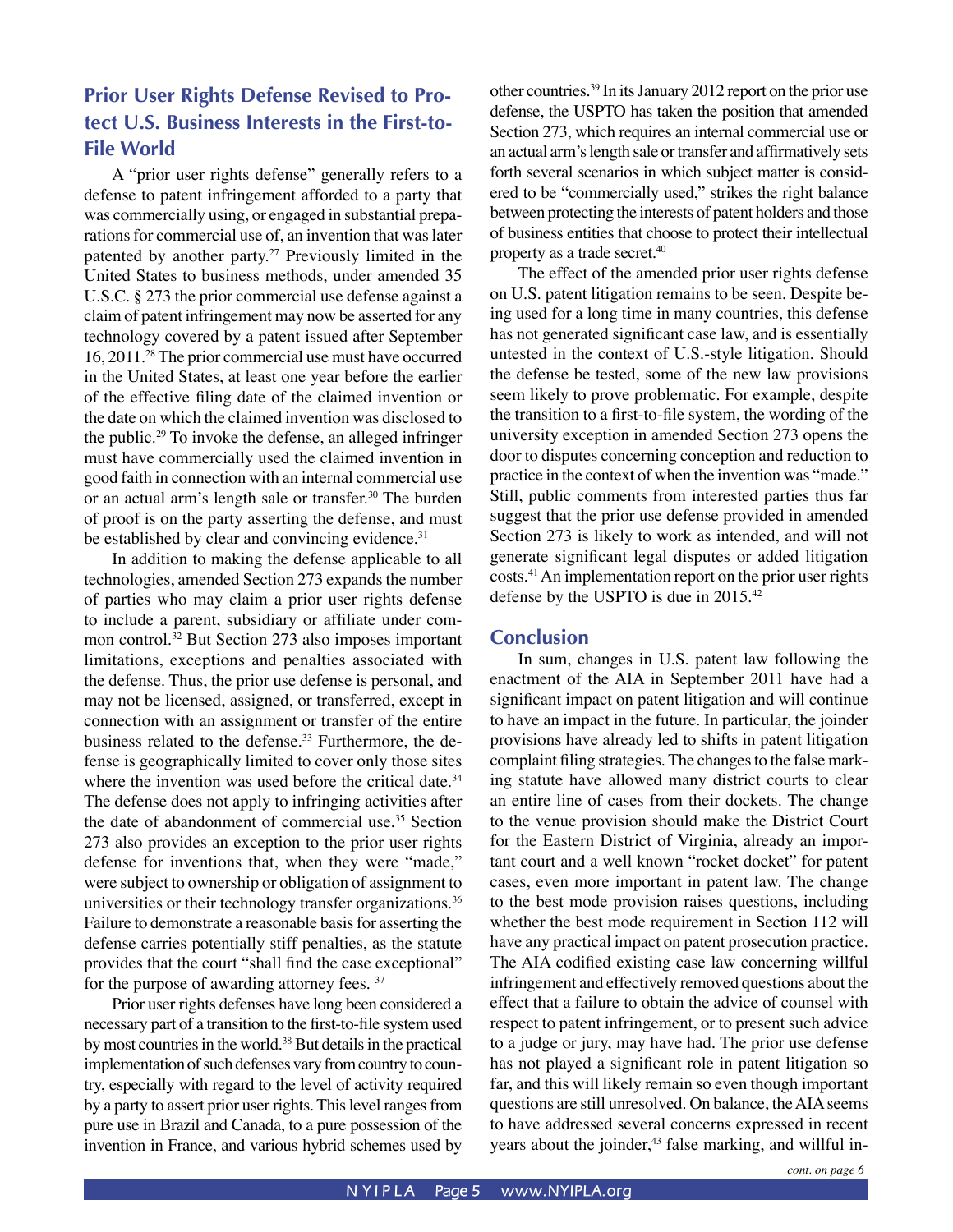fringement provisions, and harmonizes the U.S. patent law with the rest of the countries that have first-to-file systems. Potentially expensive litigation scenarios are now somewhat less likely to occur. Time will show if the goals of the AIA – "moderniz[ing] US patent law to improve the operations of the US Patent and Trademark Office, inhibit[ing] frivolous patent lawsuits, protect[ing] the rights of all inventors, and spur[ring] innovation as a means to create American jobs and raise standards of living" – have been effectively promoted.<sup>44</sup>

## **(Endnotes)**

<sup>1</sup> Ognian Shentov is a partner at Jones Day and is a member of the New York Intellectual Property Law Association's Patent Litigation Committee. His practice focuses on intellectual property litigation, portfolio management, and counseling for companies in the United States and abroad. He can be contacted at ovshentov@jonesday.com. Jim Barabas is an associate with Allen & Overy LLP's New York office and is also a member of the New York Intellectual Property Law Association's Patent Litigation Committee. His practice focuses on intellectual property litigation and counseling for companies in the United States and abroad. He can be contacted at james. barabas@allenovery.com. Any opinions expressed in this article are solely those of the authors and do not necessarily reflect the opinions or views of any of their clients or respective law firms.

- 2 Pub. L. 112-29, 125 Stat. 284 (2011).
- 3 35 U.S.C. § 299(a) (2011).
- 4 35 U.S.C. § 299(b) (2011).
- 5 35 U.S.C. § 299(c) (2011).

6 A recent district court case, *Preservation Techs. LLC v. Google*, No. 8-11-cv-1860 (C.D. Cal., filed Dec. 2, 2011), illustrates some aspects in the practical application of new joinder Section 299. Following the enactment of the AIA, in December 2011, plaintiff Preservation Technologies filed several patent infringement suits on the same patents against various parties. Upon consulting with the parties, the district court judge issued a consolidation order, pointing to the allegation that the defendants in each case have infringed the same patents (which on the face of the new law is insufficient to justify joinder), and stating that the cases are to be consolidated, "[b]ecause there will be a significant amount of overlap between these cases." While there can be little doubt that multiple parallel cases involving the same patents would involve a significant amount of overlap, it should also be apparent that the defendants, including entities such as Google, YouTube, Netflix, Amazon, Sony, Hulu, and Dish Network, waived their right to challenge joinder, as they are permitted under Section 299(c). One can only speculate whether the same defendants would have acted differently had they been sued elsewhere.

7 What Effects Are Patent Reform Measures Having On The Number Of Patents And Patent Cases Being Filed? (Nov. 15, 2011), http://docketreport.blogspot.com/2011/11/what-effects-are-patentreform-measures.html.

<sup>8</sup> To test the hypothesis that the new joinder provisions caused a drop in the number of parties sued for patent infringement, we also looked at the 45 days exactly a year prior to enactment of the AIA (September 16, 2010 to October 31, 2010), as determined in the docketreport blogspot cited above. The number of parties sued for patent infringement in this time period in the top six patent district courts was 940, or roughly 11% higher than the number of parties sued in 2011 over the same time period.

<sup>9</sup> *See, e.g., In re Genentech, Inc.*, 566 F.3d 1338 (Fed. Cir. 2009); *In re Hoffmann-La Roche Inc.,* 587 F.3d 1333 (Fed. Cir. 2009); *In re Nintendo Co.,* 589 F.3d 1194 (Fed. Cir. 2009)*; In re TS Tech USA Corp.*, 551 F.3d 1315 (Fed. Cir. 2008).

<sup>10</sup> Of note here are two cases. In the first, Klausner Technologies sued over 25 defendants in the Eastern District of Texas shortly after the AIA was enacted, asserting that because all defendants used similar visual voicemail capabilities as those of other defendants, there are common questions of fact and hence joinder was appropriate. *Klausner Techs., Inc. v. Oracle Corp.*, No. 6-11-cv-00556 (E.D. Tex., filed Oct. 25, 2011). This direct challenge to the joinder provision of the AIA failed, as merely days later, on November 1, 2011, Klausner filed a notice of voluntary dismissal against all but one party in the original case, and filed individual suits against the dismissed defendants. In another significant ruling, the Federal Circuit granted a writ of mandamus, transferring a case out of Delaware, where the defendant Link\_A\_Media Devices Corp. (LAMD) was incorporated, to the Northern District of California where LAMD had its principal place of business. *In Re Link\_A\_Media Devices Corp.,* 662 F.3d 1221 (Fed. Cir. 2011). This case appears to be part of an increased concern by the Federal Circuit that patent infringement cases should be heard in a forum that has a logical connection with the merits of the dispute and that "forum shopping" not be enabled by rigid rules effectively barring transfer. This ruling has particular significance because many companies are incorporated in Delaware, and it now will likely be more difficult to maintain suits in that state against such companies that operate elsewhere.

<sup>11</sup> A recent district court order sheds some light on how the question of using a common standard may be applied in the future for purposes of the joinder provision. *Medsquire LLC v. Spring Med. Sys.*, No. 2:11-cv-4504 (C.D. Cal. (Dkt. 139) Dec. 1, 2011). In this order, the district court judge granted defendants' joint motion to dismiss all but one of the defendants for misjoinder under Fed. R. Civ. P. 20. (The common "transaction or occurrence" requirement for permissive joinder under Fed. R. Civ. P. 20 is substantially similar to the corresponding requirement in new Section 299(a), but Rule 20(a)(2)(B) further permits joinder in case of a common question of either fact or law, whereas Section 299 of the AIA only permits joinder under a question of *fact* common to all defendants.) In opposition, plaintiff argued that each defendant makes and sells software that complies with a federal standard for the certification of software in medical devices, and that compliance with the standard necessarily entails infringement of the asserted patent. Slip op. at 4. Because the original complaint in the case was filed before the enactment of AIA, the order did not rely on the joinder provisions in AIA. Instead, relying on *Fujitsu Ltd. v. Netgear, Inc.*, 620 F.3d 1321, 1327-28 (Fed. Cir. 2010), the court found misjoinder because "only in situations where a properly construed patent covers every possible implementation of a standard will it be enough to prove infringement by showing standard compliance," and determined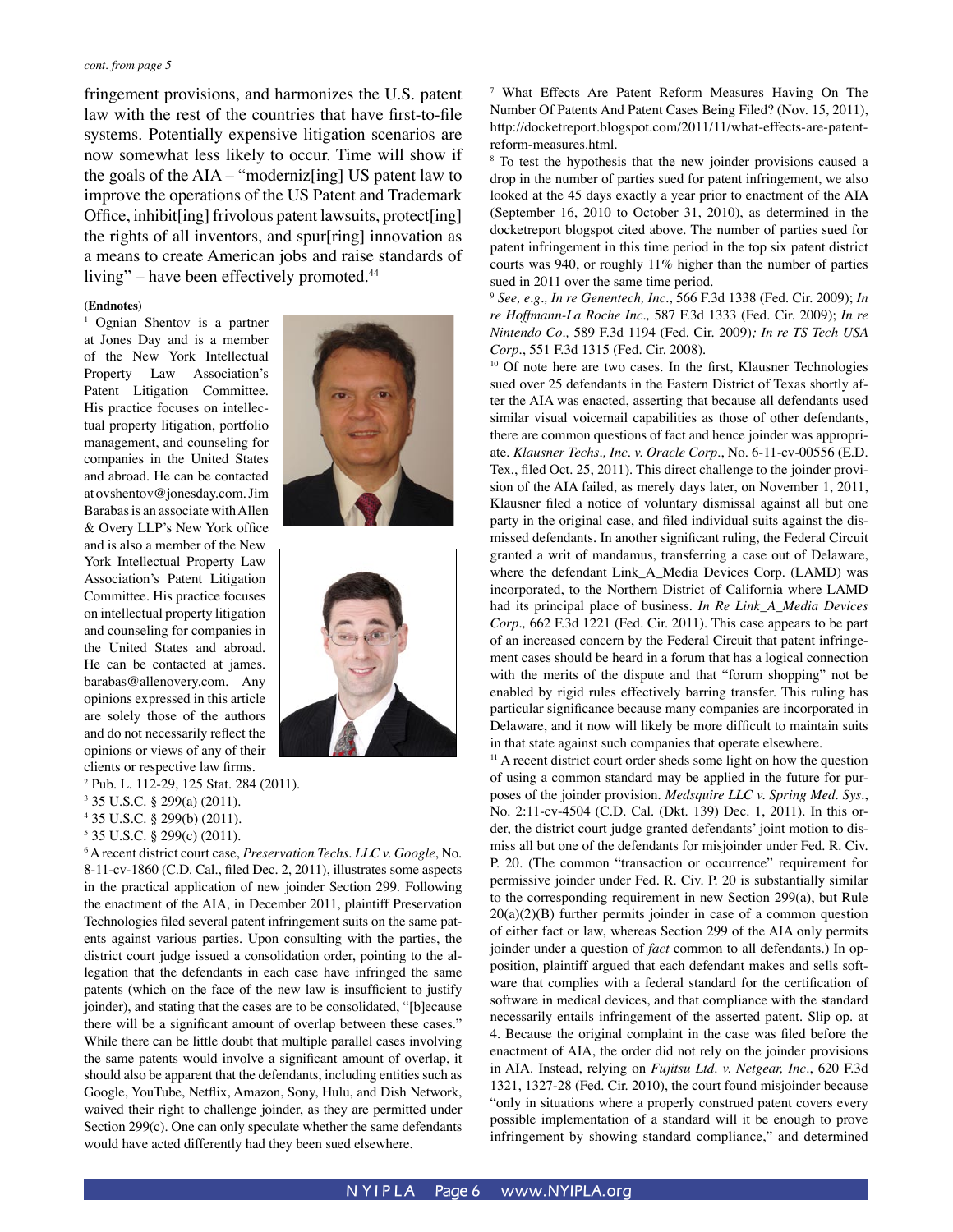that plaintiff had not established in this case that the asserted patent covers every possible implementation of the standard. *Id*. The standard for joinder in *Medsquire* appears to be rather strict, and is likely to be modified in future decisions.

<sup>12</sup> Regarding the rationale for the change to false marking law, the legislative history of the AIA provides as follows:

The Federal Circuit's recent decision in *Forest Group, Inc. v. Bon Tool Co.*, 590 F.3d 1295 (Fed. Cir. 2009), which held that section 292's \$500 fine is assessed for each product that is falsely marked, has created a surge in false-marking qui tam litigation. Though one might assume that section 292 actions are targeted at parties that assert fictitious patents in order to deter competitors, such a scenario is almost wholly unknown to false-marking litigation. False marking suits are almost always based on allegations that a valid patent that did cover the product has expired, but the manufacturer continued to sell products stamped with the patent; or that an existing patent used to mark products is invalid or unenforceable; or that an existing and valid patent's claims should not be construed to cover the product in question.

Indeed, a recent survey of such suits found that a large majority involved valid patents that covered the products in question but had simply expired. For many products, it is difficult and expensive to change a mold or other means by which a product is marked as patented, and marked products continue to circulate in commerce for some period after the patent expires. It is doubtful that the Congress that originally enacted this section anticipated that it would force manufacturers to immediately remove marked products from commerce once the patent expired, given that the expense to manufacturers of doing so will generally greatly outweigh any conceivable harm of allowing such products to continue to circulate in commerce.

To address the recent surge in litigation, the bill replaces the *qui tam* remedy for false marking with a new action that allows a party that has suffered a competitive injury as a result of such marking to seek compensatory damages. The United States would be allowed to seek the \$500-per-article fine, and competitors may recover in relation to actual injuries that they have suffered as a result of false marking, but the bill would eliminate litigation brought by unrelated, private third parties.

H.R. Rep. No. 112-98, pt. 1, at 53 (2011) ("H.R. 1249 Report").

13 35 U.S.C. § 292(a) (2011).

14 35 U.S.C. § 292(c) (2011).

15 35 U.S.C. § 292 (2011).

- 16 35 U.S.C. § 292(b) (2011).
- <sup>17</sup> *In re BP Lubricants USA Inc.*, 637 F.3d 1307, 1309 (Fed. Cir. 2011).
- 18 35 U.S.C. §§ 32, 145, 146, 154(b)(4)(A), and 293 (2011).

<sup>19</sup> The Legislative history on this point states:

In 1999, as part of the American Inventors Protection Act (AIPA), Congress established that as a general matter the venue of the USPTO is the district where it resides. [citing 35 U.S.C. § 1(b)]. The USPTO currently resides in the Eastern District of Virginia. However, Congress inadvertently failed to make this change uniformly throughout the entire patent statute. As a result, certain sections of the patent statute (and one section of the trademark statute) continue to allow challenges to USPTO decisions to be brought in the District of Columbia, a place where the USPTO has not resided in decades.

Because the USPTO no longer resides in the District of Columbia, the sections that authorize venue for litigation against the USPTO are consistently changed to reflect the venue where the USPTO currently resides.

#### H.R. 1249 Report at 49.

20 35 U.S.C. § 282 (2011).

```
21 Id.
```
 $22$  Regarding the reason for this change to the best mode requirement, the legislative history of the AIA provides in relevant part as follows:

Under current law, the defense of patent invalidity is available for failure to comply with any requirement of § 112 (specification) or § 251 (reissued patents). Further, a defendant in patent litigation may also allege an intentional nondisclosure of the best mode, with intent to deceive the Office, as a basis for an unenforceability defense. Many have argued in recent years that the best mode requirement, which is unique to American patent law, is counterproductive. They argue that challenges to patents based on best mode are inherently subjective and not relevant by the time the patent is in litigation, because the best mode contemplated at the time of the invention may not be the best mode for practicing or using the invention years later.

In response to these concerns, the Act includes a provision that eliminates best mode as a basis for both invalidity and unenforceability defenses under § 282; other defenses are unaffected.

H.R. 1249 Report at 52.

<sup>23</sup> Robert Bahr, Memorandum re Requirement for a Disclosure of the Best Mode, dated September 20, 2011 (http://www.uspto.gov/ aia\_implementation/best-mode-memo.pdf).

<sup>24</sup> *Id.*

25 35 U.S.C. § 298 (2011).

<sup>26</sup> *Broadcom*, 543 F.3d at 699.

<sup>27</sup> *See generally* Keith Kupferschmid, *Prior User Rights: The Inventor's Lottery Ticket,* 21 AIPLA Q.J. 213, 216 (1993).

 $28$  35 U.S.C. § 273(a) (2011) ("A person shall be entitled to a defense . . . with respect to subject matter consisting of a process, or consisting of a machine, manufacture, or composition of matter used in a manufacturing or other commercial process.")

29 35 U.S.C. § 273(a)(1), (a)(2) (2011).

30 35 U.S.C. § 273(a)(1) (2011).

31 35 U.S.C. § 273(b) (2011).

32 35 U.S.C. § 273(e) (2011).

36 35 U.S.C. § 273(e)(5) (2011).

37 35 U.S.C. § 273(f) (2011).

38 Gary L. Griswold & F. Andrew Ubel, *Prior User Rights—A Necessary Part of a First-to-File System*, 26 J. MARSHALL L. REV. 567, 572 (1993).

<sup>39</sup> *Report On The Prior User Rights Defense*, by the U.S. Patent and Trademark Office, pp. 13-15, January 2012, http://www.uspto. gov/aia\_implementation/20120113-pur\_report.pdf.

43 With respect to joinder, the legislative history of the AIA provides that "[t]he Act also addresses problems occasioned by the joinder of defendants (sometimes numbering in the dozens) who have tenuous connections to the underlying disputes in patent infringement suits." H.R. 1249 Report at 54.

<sup>44</sup> H.R. 1249 Report at 73.

<sup>33</sup> *Id*.

<sup>&</sup>lt;sup>35</sup> 35 U.S.C. § 273(e)(4) (2011).

<sup>40</sup> *Id*. at 2-4. 41 *Id*. 42 *Id*. at 4.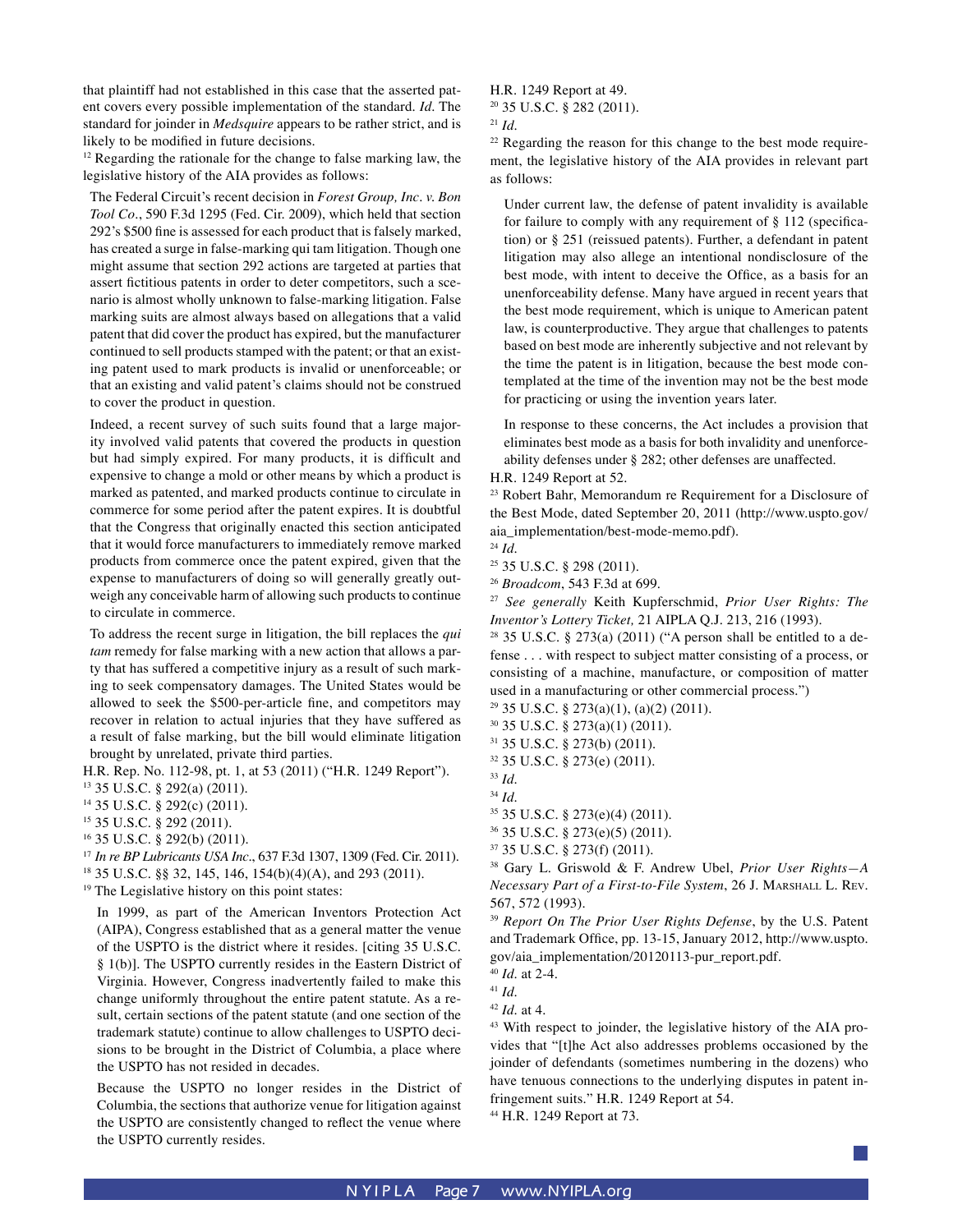# **Accrual and Damages Considerations for Systematic Copyright Infringements**

*By James M. Gibson, Jason H. Kasner & David A. Jones, Jr.1*

In the realm of copyright infringement litigation,<br>the proper choice of venue can be a decision with n the realm of copyright infringement litigation, significant financial consequences, especially for cases involving systematic, ongoing copyright infringement of multiple works. Suppose Company X licenses upgradable software or publishes and distributes a daily periodical to Company Y and, over the course of many years, Company Y copies and distributes the versions of the software or issues of the publication to unauthorized recipients within its company. This is clearly a violation of copyright law, but, because the entire unauthorized reproduction and distribution occurs internally, Company X is entirely unaware that its rights have been violated. In the tenth year of infringement, a whistle-blower alerts Company X of its subscriber's practice and Company X promptly files suit. In this, or another like scenario, may Company X be compensated for damages incurred over the entire ten-year period of infringement? The answer likely depends on where the suit is brought.

The Copyright Act makes clear that a claim for copyright infringement cannot be maintained "unless it is commenced within three years after the claim accrued." 17 U.S.C. § 507(b). What the Copyright Act does not make clear is just when it is that a claim for copyright infringement accrues. There is a split amongst federal district courts regarding the determination for accrual of a copyright claim. There are two primary schools of thought when it comes to determining the date of accrual for copyright infringement claims – the "discovery rule" and the "injury rule." The majority view among Courts of Appeals that have addressed the issue is the discovery rule. In addition, in circuits in which the Court of Appeals has not ruled directly on the issue, district courts have sometimes held the discovery rule to govern the accrual of copyright infringement claims. When the Supreme Court refused to grant *certiorari* in *William A. Graham Co. v. Haughey,* 646 F.3d 138 (3d Cir.), *cert. denied,* 132 S. Ct. 456 (2011), it missed an opportunity to clear up an ongoing debate amongst the circuit courts regarding this critical question, and to provide clarity to copyright litigants going forward.

The "discovery rule" theory holds that a claim for copyright infringement accrues when a plaintiff knows or has sufficient reason to know of the facts upon which the claim is based. Since its introduction, hybrid variations of the "discovery rule" have emerged, as courts grapple with the competing interests of copyright plaintiffs and defendants. These alternate permutations, which will be discussed below, further the confusing landscape of the law on copyright infringement accrual.

In the discovery rule's purest form, as articulated by the Ninth Circuit Court of Appeals in *Polar Bear Productions, Inc. v. Timex Corp.,* 384 F.3d 700, 706 (9th Cir. 2004), the three-year Statute of Limitations in Section 507 of the Copyright Act begins to run only when the plaintiff discovers, or should have reasonably discovered, that it has been injured. The pure discovery rule applies the Section 507 limitation period solely to the plaintiff's claim and does not address the potential damages available – an important distinction which is explored below in the context of the Fifth Circuit's hybrid rule. To wit, if a plaintiff discovers (or should have reasonably discovered) an ongoing series of infringements in 2011 which stretch back to 1990 – assuming the plaintiff files its complaint within three years of that discovery, it will have the opportunity to recover damages dating back to the first infringement in 1990. This rule strongly favors plaintiffs, because claims under the Copyright Act do not accrue until discovery, and there are no statutory limitations as to how far back a plaintiff can seek damages.

On the other hand, a minority of courts, including courts in the Second Circuit, apply the "injury rule," as thoroughly reasoned and explained in *Auscape Int'l v. Nat'l Geographic Society,* 409 F. Supp. 2d 235, 247 (S.D.N.Y. 2004). In *Auscape*, Judge Kaplan of the Southern District of New York provided a rather lengthy and comprehensive examination of the statutory text and legislative history of the Copyright Act along with relevant case law, most importantly the Supreme Court's decision regarding claim accrual under the Fair Credit Reporting Act in *TRW Inc. v. Andrews*, 534 U.S. 19 (2001). Judge Kaplan concluded that Congress' overriding goal in establishing the three-year statute of limitations was to achieve certainty. Calculating the running of the statute of limitations from the date of discovery, Judge Kaplan went on to state, would undermine that goal.

In contrast to the discovery rule, the injury rule maintains that a claim accrues at the time the copyright in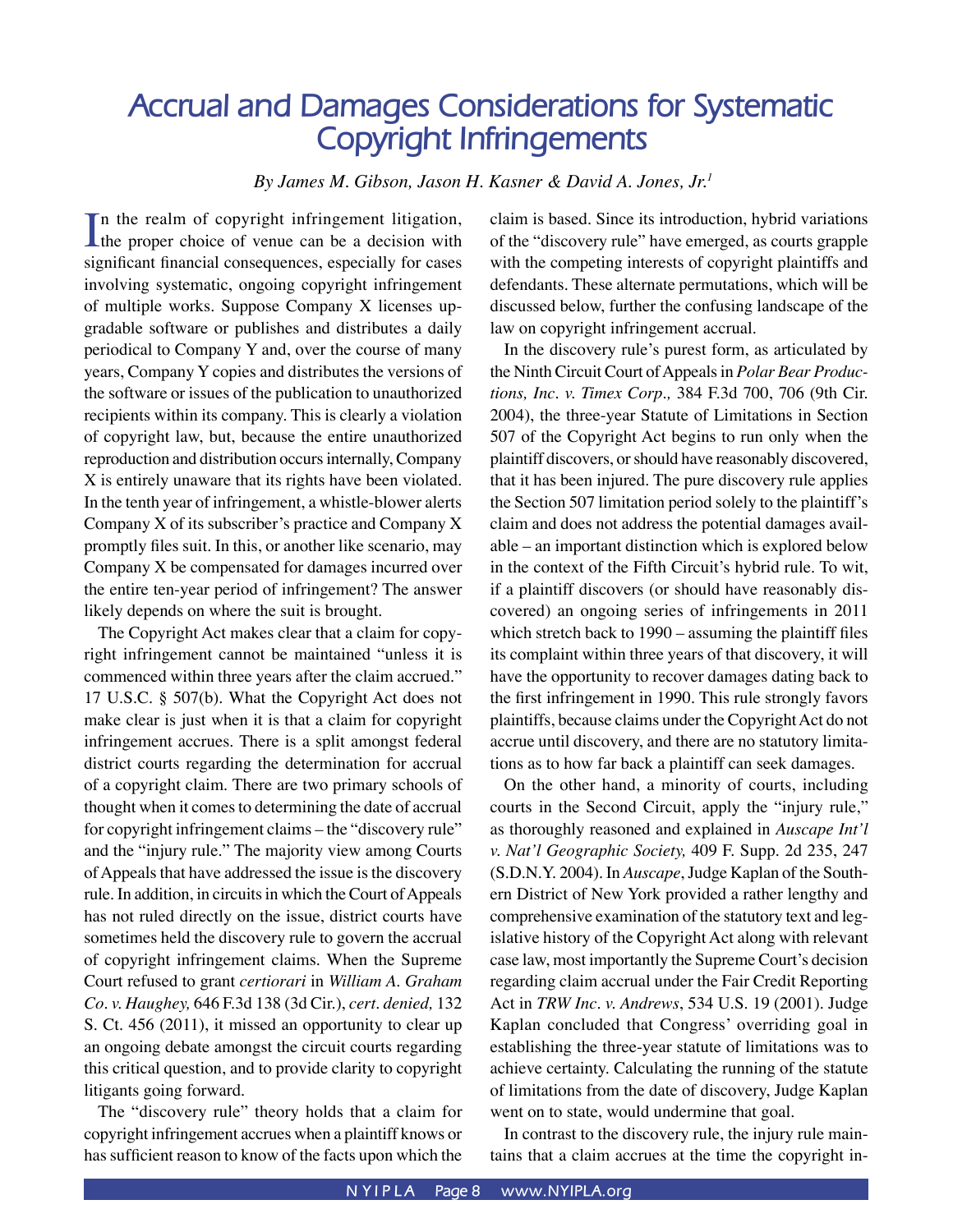fringement occurs, regardless of whether the aggrieved party is actually aware of the harm. The reasoning of *Auscape* and the injury rule in general rests on principles of foreseeability and judicial economy, but offers little flexibility for plaintiffs who could not have uncovered infringing activities even despite good faith, diligent investigation. An aggrieved plaintiff may seek refuge under an equitable tolling remedy, which would ostensibly allow the plaintiff to toll the statute of limitations and bring claims timely even after the statute of limitations period has run; however, the standard for such relief is high, often requiring an overt and fraudulent act by the defendant to conceal the infringing activity. In many cases involving corporate copyright infringement, copies are made and sent exclusively internally, using intranet and similar private systems, making such discovery nearly impossible. Operating securely within a private corporate system is the normal course of business for most major corporations, and may not provide a successful basis for equitable tolling. Therefore, potential plaintiffs with no means of reasonably discovering ongoing internal infringements may be barred from recovering damages for any infringing activity that is ultimately discovered after the three-year limitations period.

The reasoning behind the injury rule relies on the principle that copyright infringement is an inherently public enterprise. *See* 3 Melville B. Nimmer & David Nimmer, *Nimmer on Copyright* § 12.05 (2007). In most common copyright infringement cases, such as in the reproduction and distribution of pirated music or movies, this is more likely to be true since the infringer primarily benefits from sale of the infringing copies to the public. However, in the case of software and industry trade publications, copyright infringers stand to benefit from making and distributing copies internally to their own employees through secure networks. In this scenario, the infringing activity is neither public nor capable of being reasonably discovered, even through diligent policing. Is it fair to charge a copyright holder with notice of infringements which, by their very nature, are not known to any other party but the infringer?

The Third Circuit squarely addressed the *Auscape* opinion and declined to follow it in *Haughey,* 646 F.3d 138. *Haughey* disagreed with *Auscape* at almost every turn. Among other reasons, *Haughey* highlighted *Auscape's* concession that the text of the Copyright Act actually offered little insight into Congress' intent regarding the accrual of copyright infringement claims, and found instead that whatever insight was provided more likely favored implementation of the discovery rule.

The continued validity of the discovery rule's application to copyright infringement cases is beginning to come into question in certain circles. *See Warren Freedenfeld Assocs., Inc. v. McTigue,* 531 F.3d 38, 46 n.3 (1st Cir. 2008) (citing Auscape). Some scholars and commentators also strongly favor the injury rule, and are urging courts to examine *Auscape's* analysis and adopt the injury rule. *See Nimmer on Copyright* § 12.05[B][2][b], at 12-150.4 to 150.8 (calling *Auscape* "the best articulation to date of how to compute the Copyright Act's statute of limitations").

Under the Fifth Circuit's hybrid discovery rule, articulated in *Makedwde Publishing Co. v. Johnson,* 37 F.3d 180 (5th Cir. 1994), a copyright infringement claim still accrues when the plaintiff knew or should have known of the infringing activity, and the plaintiff still has the three-year statute of limitations period in which to bring its claim. This is consistent with the pure discovery rule. However, a plaintiff then may only claim damages for infringements occurring within three years of *the date of filing the complaint.* The Fifth Circuit applies the Section 507 statute of limitations to the time for a plaintiff to bring its claim and, retroactively, to the applicable damages period. This method attempts to straddle the fence between the two rules, providing plaintiffs more time to file their claims, but protecting defendants by limiting the potential damages for potentially stale claims.

This hybrid rule, however, effectively nullifies the benefit to plaintiffs of the discovery rule and does not take into account redressing ongoing, systematic infringing activity. If the infringing activity has been ongoing for many years without the plaintiff's knowledge, the plaintiff may be in a position where he is permitted to bring a claim but not permitted to recover damages, if successful. This hybrid rule is more favorable for a copyright plaintiff than the injury rule, but does not go as far as the discovery rule in permitting recovery for past infringements.

To be fair, in jurisdictions employing the injury, discovery and/or hybrid rule, equitable tolling remedies are also available which would allow for recovery of past infringements. However, difficulties inherent in obtaining this "protection," as discussed above, are great and often the burden of obtaining equitable tolling relief is too high to be a realistic option.

The rule that emerged from the *Haughey* case in the Third Circuit is a nuanced alternative which addresses copyright claim accrual as well as the availability of damages (and of pre-judgment interest). According to the Third Circuit, a copyright infringement claim accrues, "at the moment at which each of its component *cont. on page 10*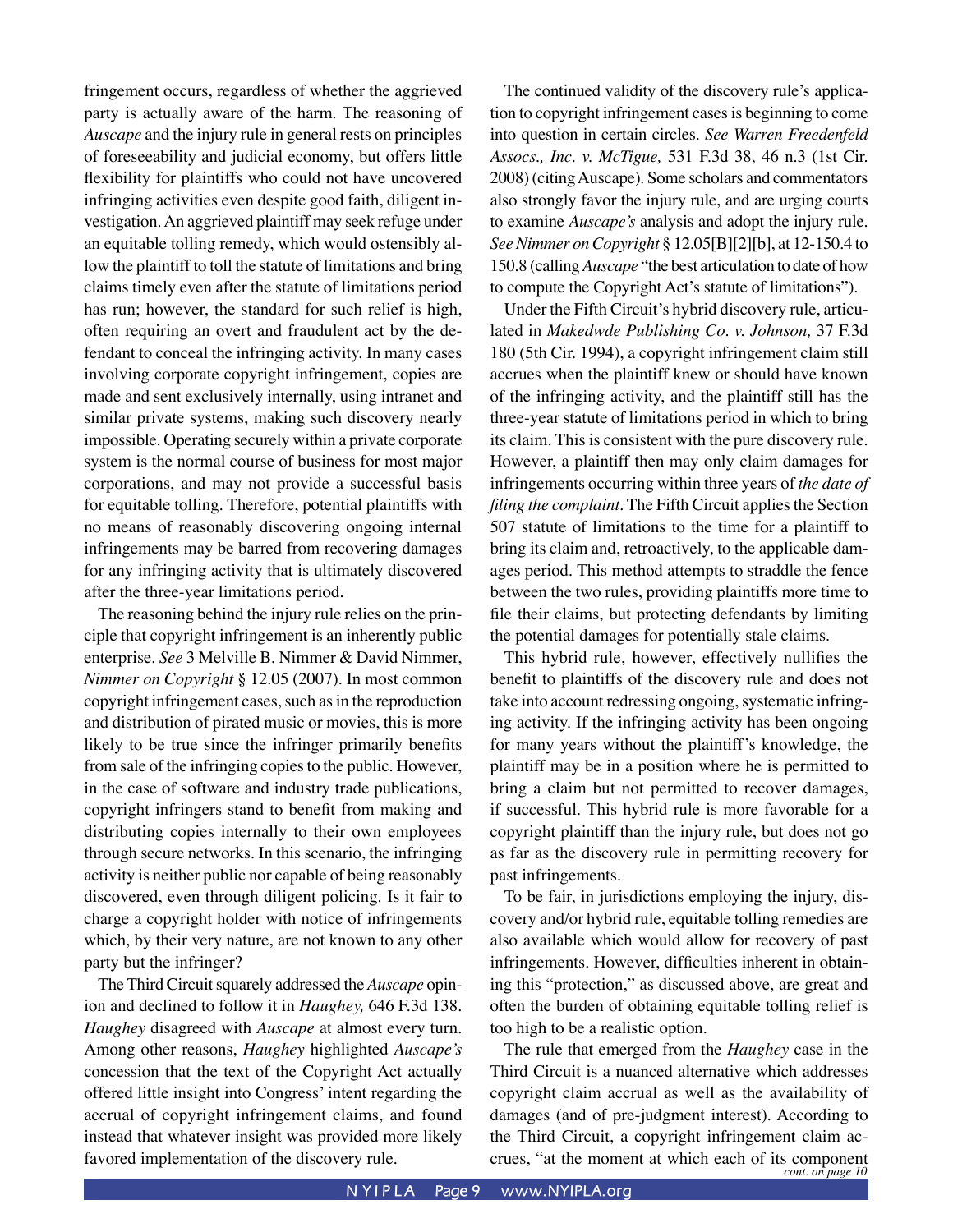elements has come into being as a matter of objective reality, such that an attorney with knowledge of all the facts could get it past a motion to dismiss for failure to state a claim." 646 F.3d at 150. This definition of accrual is consistent with the injury rule, and is also a departure from the traditional discovery rule. The traditional discovery rule is characterized as "one of those legal precepts that operate to toll the running of the statute of limitations period after a cause of action has accrued." Id. Under the Third Circuit's discovery rule, however, the claim still accrues when the infringing act occurs, but the Section 507 statute of limitations is tolled until a plaintiff knew or should have known of the existence of a cause of action, at which time the plaintiff will have three years to bring suit. Since the claim accrued and was then tolled, a plaintiff may properly claim damages back to the accrual date without disturbing the Section 507 limitations period.

The Third Circuit's nuanced opinion is, in principle, logically appealing. Although courts differ on the interpretation of Congress' intent on whether the injury or discovery rule should apply to accrual of copyright claims, the Third Circuit's approach seeks to reconcile these differences by eliminating confusing and contradictory terms and streamlining the rule. By characterizing the discovery rule as an equitable measure rather than an accrual-altering rule, the Third Circuit has wisely sidestepped the entire debate. Under *Haughey*, there is no question of when a copyright claim actually *accrues* – once all elements of the claim are satisfied – regardless of the plaintiff's knowledge. The Third Circuit's discovery rule would seemingly be applied discretionally, as an equitable measure, where a plaintiff could not have reasonably known of the infringement, tolling both the time to bring the claim and to recover damages. The *Haughey* method also takes into account the growing number of internal infringements by eliminating the extremely daunting burden most plaintiffs face under current equitable tolling rules.

Courts may be better served inquiring, as a threshold matter, whether the infringing activity was of a nature that the plaintiff, through reasonable and diligent investigation, would have been able to discover, rather than a draconian application of a three-year statute of limitations to the allowable damages period. If the infringement was something that the plaintiff could have discovered, the injury rule rationale seems fair and proper. However, if the infringing activity is internal and, essentially,

undiscoverable by its very nature, courts may consider applying the Third Circuit's "discovery rule" in order to afford plaintiffs the chance to recover the full spectrum of damages for copyright infringement.

Because the Supreme Court denied *certiorari* in the *Haughey* case, which would have been a perfect opportunity to put to rest confusion between the circuits regarding copyright claim accrual, the debate between the injury rule and the discovery rule remains. The differing accrual philosophies among the circuits should not be overlooked by a copyright plaintiff when deciding where to file suit, to ensure an opportunity to fully recover all possible damages. This is especially true for claims against systematic, ongoing copyright infringement, where infringing activity could have gone undetected







for many years beyond the term of applicable statute of limitations. Until the Supreme Court accepts a case such as *Haughey*, and brings clarity to this area of copyright law, the battle between the injury rule and discovery rule will continue, and plaintiffs prosecuting cases for multiple infringements must be cognizant of the rules for each district or risk losing out on significant potential damages awards.

### **(Endnotes)**

<sup>1</sup> James M. Gibson is a Partner with Powley & Gibson, P.C., and Jason H. Kasner and David A. Jones, Jr. are associates with Powley and Gibson, P.C. specializing in trademark and copyright law. James, Jason and David may be reached at 212-226-5054 and via e-mail at jmgibson@powleygibson.com, jhkasner@powleygibson.com and dajones@powleygibson. com, respectively. The views expressed in this article are solely those of the authors and are not to be attributed to Powley & Gibson, P.C. or any of its clients.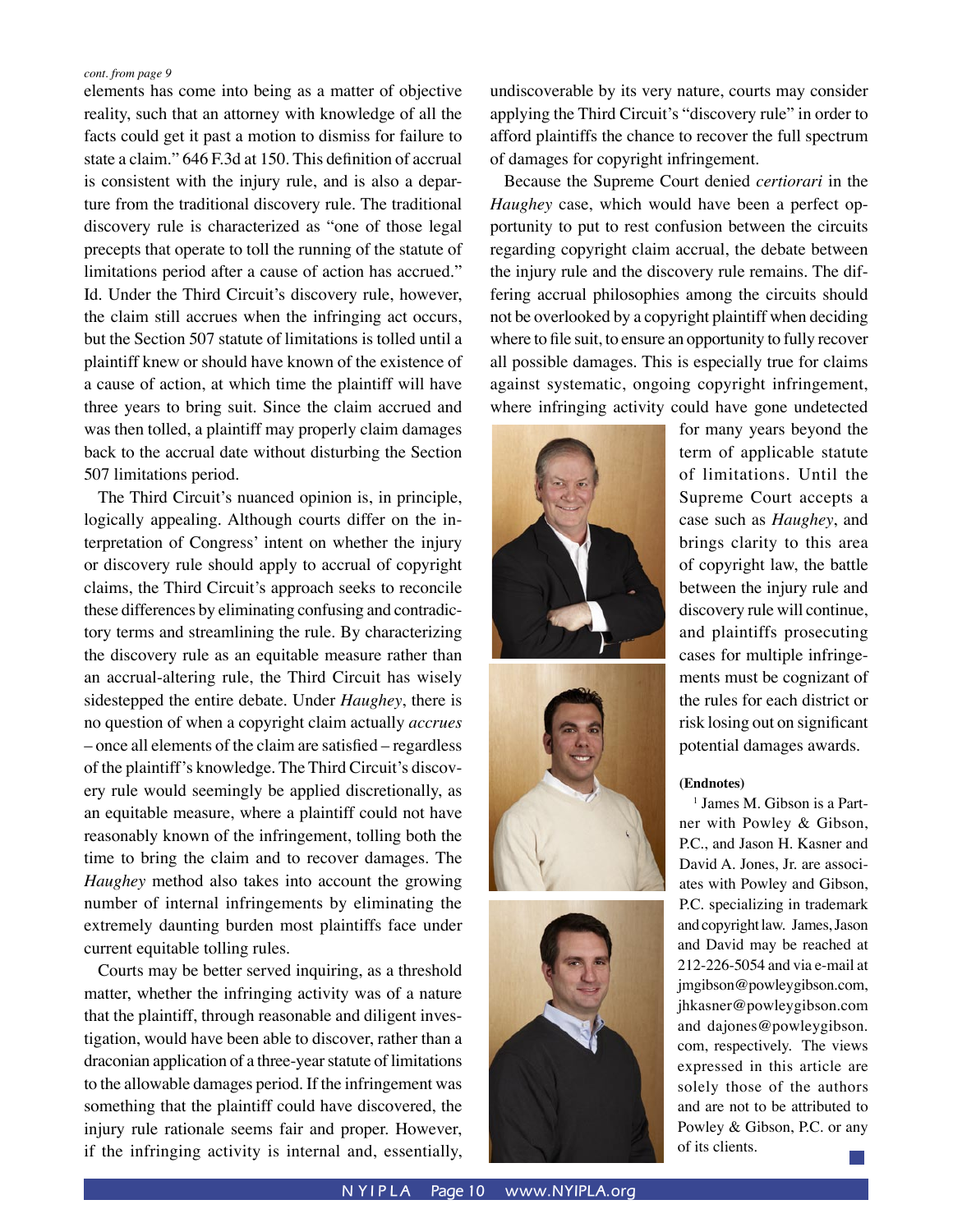

# **As Time Goes By – An Off-Key Keynote of Note** *by Dale Carlson*

Imagine this: You are seated in the Grand Ballroom<br>of the Waldorf-Astoria at the Judges' Dinner. After magine this: You are seated in the Grand Ballroom the usual pre-prandial drinks and multi-course meal, you settle in for dessert and what you may have come to expect will be a light-hearted and entertaining speech from the keynote speaker.

 On this occasion, however, you are destined to get more than you bargained for.

 The speech opens on a sober note, to wit: "I do not have the slightest interest in providing entertainment for dinner parties or for anyone else. . . . My sole reason for coming here is to impress upon you the need for the legal profession to start playing a truly responsible role in our society."

 By mid-speech, fighting words are flying through the air: "The patent lawyers here tonight may have been wondering why so far I have not alluded to them. Yet patent lawyers exhibit the same tendencies that pervade other segments of the profession. They too are skilled in the tactics of obfuscation and delay. Moreover, I believe that many patent lawyers do harm to the economy and to the credibility of the patent system. Frequently they represent the narrow economic interests of their clients, to the detriment of the public, by using such tactics as indiscriminate patenting of minor design details."

Although the Judges' Dinner audience generally behaves with decorum that is fitting of the grandeur of the occasion, at the moment things have gone awry. Hurtling through the air are insults from the audience directed at the keynote speaker. The speaker and members of the audience<br>engage in heated debate. In short order, pandemonium erupts throughout the Grand Ballroom!

 Perhaps this is a dream . . . only a bad dream. However, you wake up from your dream to find that the date is March 30, 1979. You are attending the NYIPLA's 57th Annual Judges' Dinner. The keynote speaker is seventy-nine-year-old



Admiral Hyman G. Rickover, head of the U.S. Navy's nuclear fleet and aptly nicknamed "Father of the

*Dale Carlson, a partner at Wiggin and Dana, isNYIPLA Historian and its Immediate Past President.*

Nuclear Navy." His speech is ominously titled "Lawyers Versus Society."

 Viewed with the unique balm that only time can offer, the Admiral's speech makes a lot more sense than the audience hearing it at the Waldorf may have realized. He was fed up with the delay tactics and obfuscation associated with the endless litigation that the government was embroiled in over seemingly petty issues. He sensed that lawyers may be the only ones capable of fixing the mess endemic to an overly-litigious society he believed lawyers were responsible for abetting.

 His message, albeit one largely lost on the audience at the Judges' Dinner, is that lawyers in their individual capacity have the responsibility and duty to act above self-interest, and narrow client interest, to protect a free society; otherwise, the free society will not remain free.

 The Admiral put it thusly: "A free society cannot exist unless the public has confidence that justice through the legal system is available equally to all; that courts can and will deliver justice in a timely manner which people of ordinary means can afford; and that lawyers, as officers of the court, are men of integrity, well trained and dedicated to resolving differences in society fairly. Further, the responsibility must rest with each member of the bar."

 Admiral Rickover's speech is reproduced in its entirety in this issue of the Bulletin. If he were alive today, the Admiral would doubtless be pleased that his words, and the facts he alluded to, are being re-visited now, when clearer heads can prevail.

 As you re-visit Admiral Rickover's speech, or visit it for the first time, it may be helpful to keep his approach to analyzing facts in mind, to wit: "Sit down before fact with an open mind. Be prepared to give up every preconceived notion. Follow humbly wherever and to whatever abyss Nature leads or you learn nothing. Don't push out figures when facts are going in the opposite direction."1

 In many respects, the Admiral's take was dead-on. However, on the evening of March 30, 1979, he may have been the only person in the Grand Ballroom with that insight. Today, we may look at things a little differently.

With kind regards,

Dale Carlson

**(Footnotes)**

<sup>1</sup> As quoted in *Business Insider*, December 2010.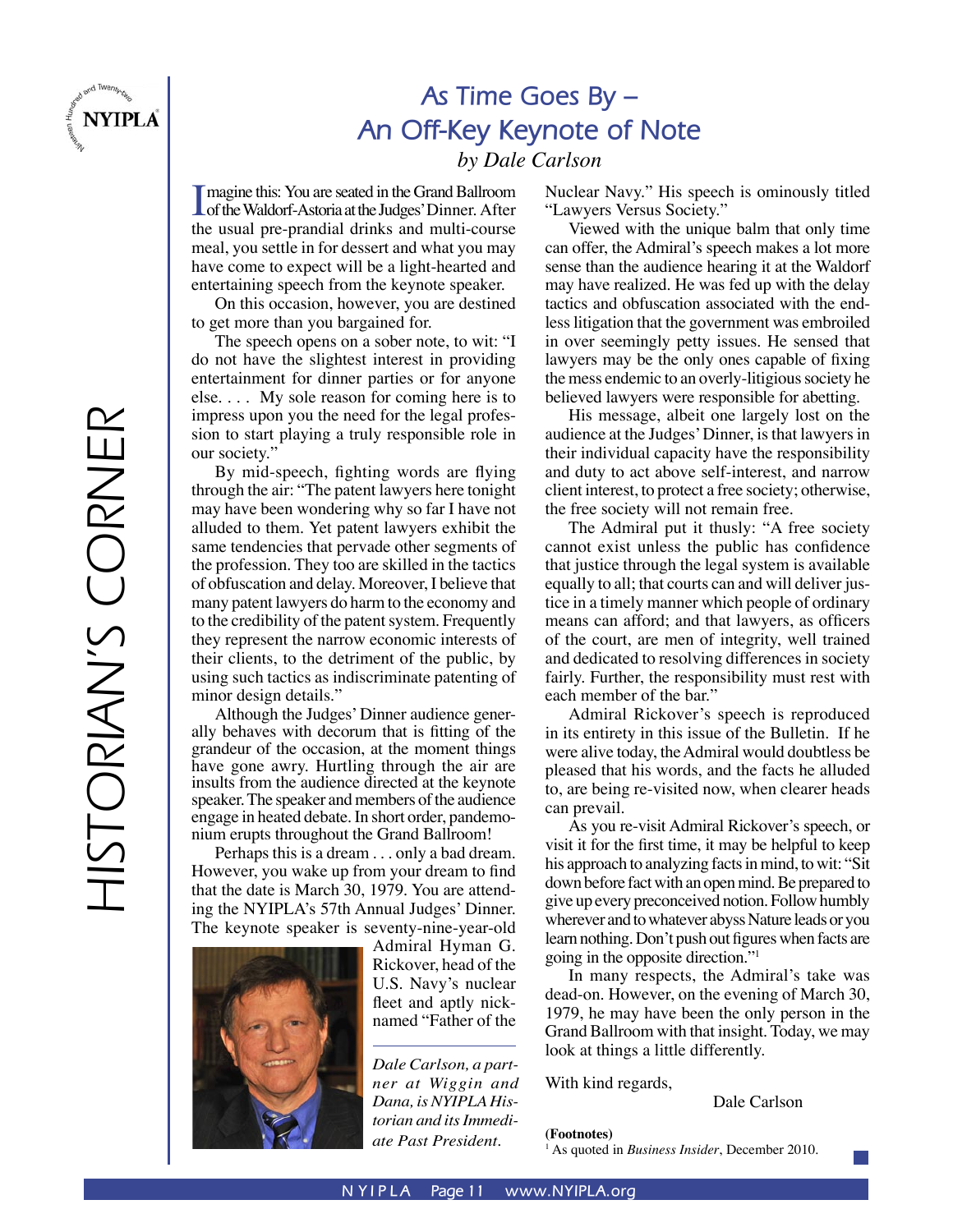This speech reflects the views of the author and does not necessarily reflect the views of the Secretary of the Navy or the Department of the Navy.

For release 8:00 PM (EST) Friday, March 30, 1979

# LAWYERS VERSUS SOCIETY by ADMIRAL H. G. RICKOVER, USN before the NEW YORK PATENT LAW ASSOCIATION, INC. NEW YORK, N.Y. MARCH 30, 1979

Several weeks after I agreed to<br>Saddress this group, officials of your association began expressing interest in the topic of my speech. They urged me to talk about my career, national defense, history, philosophy, my perception of the future – anything but patents, they said federal judges and corporate executives would be present and that the members and guests would want to enjoy themselves.

 I do not have the slightest interest in providing entertainment for dinner parties or for anyone else.

I have always lived, among other rules, by the one, "Heaven is blest with perfect rest, but the blessing of earth is honest toil." My sole reason for coming here is to impress upon you the need and importance for the legal profession to start playing a truly responsible role in our society.

 In the legal community and elsewhere, the pedestal of professionalism is now shaky. Abuses of power by businessmen, accountants, doctors, and lawyers – make it obvious that something is wrong. Instead of working for the benefit of society, many professionals seem to be working for the benefit of a few or for themselves. Professional organizations appear unable or unwilling to police their members. Public confidence in them has declined, although other professions are also at fault, lawyers are the brunt of the criticism.

 It has been my experience that members of the legal profession are contributing substantially to the erosion



of values and institutions on which our society is based. In their quest for money and power many lawyers seem to have forgotten their obligations. By so doing, they alienate their countrymen; breed distrust of our institutions and those who run them; and undermine the traditional values of honor, humility, and honest dealing.

 The problem stems largely from the growing obsession with money in our society. Preoccupation with profit creates incentives and pressures on individuals to act in ways they would not otherwise consider.

Lawyers are supposed to be officers of the court;

it is to them that society has entrusted the administration of justice. The American people expect our socalled officers of the court to be more than mercenaries. Yet in pursuit of their own interests, many lawyers have lost sight of the public good. Instead of holding back the attack on our institutions and values, many have instead led it.

 There has been a breach of faith by lawyers – and the public knows it. A recent national poll found them ranked below garbage collectors in public esteem and that but a small part of the public has confidence in law firms. The Chief Justice of the Supreme Court recently concluded that a majority of lawyers practicing in court are not properly equipped to do so. The President himself has stated publicly that we are "over-lawyered and under-represented." A foreign official has commented, "You have lawyers like other people have mice."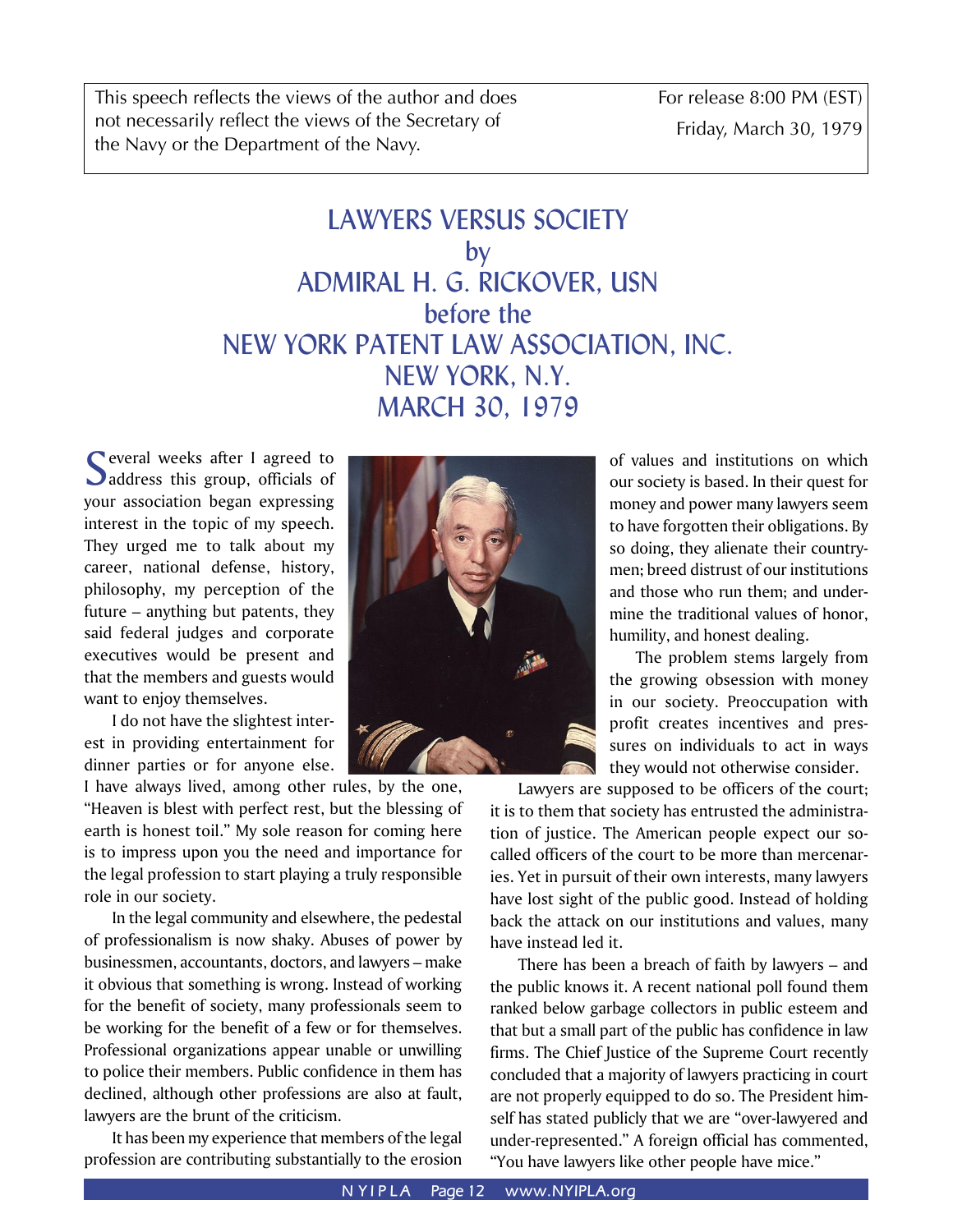It is argued that our adversary system of law demands that attorneys litigate vigorously, regardless of the merits of their client's case. This view has become a rationalization for practicing the law in a way that frequently offends justice and debases the integrity of our judicial system. Too often the finances, patience, and time available to a litigant have become more important to the outcome of a case than its legal merits. Lawyers should instead strive to focus the court's attention on the legal or factual issues in dispute quickly and efficiently. But many of them do the opposite. Law practiced in this manner does not aim to reconcile the parties and resolve the disputes. It strives to benefit those who have the resources to dominate the court by distracting it.

 One of the most frustrating and wasteful practices in society today, and one that contributes most to the breakdown in our system of justice, is the deliberate obfuscation of issues by lawyers. Faced with a weak case, many seek to redirect attention to irrelevant matters and technicalities. By so doing they can delay or altogether avoid unfavorable decisions on the legal merits of a case.

 Although complaints about delays in the judicial process are widespread and often discussed in legal circles, I wonder how many lawyers even care, or have a realistic appreciation of the detrimental effects frivolous litigation, legal maneuvering, massive discovery campaigns, and delaying tactics have, not only on the judicial process, but on other worthwhile human endeavors. Caught up in the heat of their legal battles, and with an eye towards the rewards, many lawyers seem indifferent to the effect their litigative tactics have on their victims.

 I have had first hand experience with these effects and I doubt they are unique. I am responsible for the design, construction, and safe operation of 152 operating nuclear reactors in naval ships and ashore – more than the total of all other operating commercial reactors in the U.S. today. Like many other projects in government and industry, this work requires meticulous attention to detail and long hours by many dedicated people. Every year it becomes harder and harder for them to do a proper job. Their efforts and attention must increasingly be redirected to extraneous matters. In this respect, the legal profession is making a great negative contribution to our defense.

 As one minor example, fifteen years ago, the General Accounting Office reported that a large defense contractor had overcharged the government \$500,000 on one of my contracts. Last December the issue finally came to trial. I expect a ruling in about a year. The issue is simple. Yet the lawyers representing the contractor have managed to drag it out. Meantime, their client has use of the money in dispute.

 In another case, a large conglomerate refused to honor its contract, contending it was invalid and should be repriced. Four years of massive discovery and legal maneuvering have now elapsed, and validity of the contract has yet to be tried in court. Meanwhile, the time of many key Navy personnel is diverted from their primary duties.

 In this case I have been subject to more than 40 hours of detailed interrogation under the guise of discovery by a team of experienced lawyers over a period of several weeks. Had they been interested only in gathering information about the case, they could have completed the questioning in one to two hours. Of course, the longer they take, the more money these high-priced lawyers make. A few days ago, I received word that the lawyers want to resume my deposition.

 How is the common good served when lawyers obfuscate issues, delay and harass the opposition, and attempt to abrogate contracts? How is justice served by frustrating the legal institutions and procedures that have been established and are available to the public for resolution of disputes? Even when both parties can afford the legal costs, the delay and harassment now typically involved in litigation make it increasingly unattractive to all except the lawyers. Moreover, through delay, one party can effectively deny his adversary's right to a judicial determination.

 Last summer, the Secretary of the Navy decided to grant the Navy's three largest shipbuilders extra-contractual relief totaling more than \$500 million under a special law Congress had enacted to cover extraordinary actions determined to be necessary to facilitate the national defense. The Secretary said that not granting such relief would inevitably mean long years of litigation and a disruptive relationship which would unreasonably jeopardize the national defense.

 Large contractors and their well-paid law firms have thus made litigation unpalatable and difficult for their adversaries. In such a climate the concept of justice is lost; victory will usually go to those in the strongest negotiating position.

 The tactics of delay and obfuscation which serve some lawyers well in court have now permeated the government procurement process. By dragging out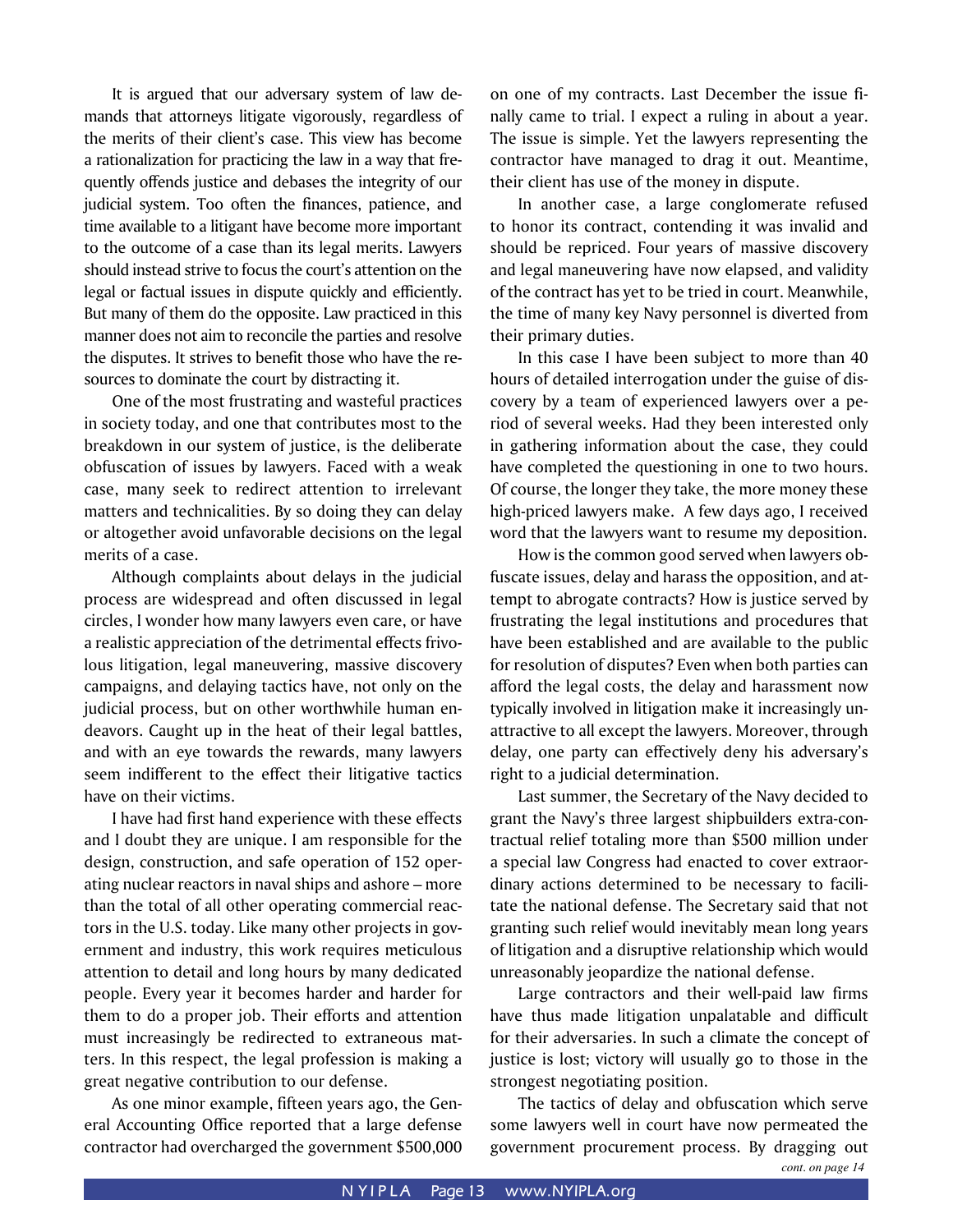disputes, law firms make it possible for their clients to defer or perhaps avoid reporting large losses to stockholders. Several large shipbuilders were for many years able to avoid reporting such losses, simply by predicting optimistic recoveries from pending litigation, and the longer a case drags on, the greater the likelihood of government people leaving for other jobs, memories fading, and the case being finally settled independent of the legal merits.

 There are now law firms which specialize in omnibus claims against the government. These claims have distinguishing characteristics. They often go from tens to hundreds of millions of dollars. They are grossly inflated, so that settlement at a fraction of the claim will still yield the desired amount. They are based on unsubstantiated allegations that the government is at fault. They do not show a cause and effect relationship between alleged government responsible actions and the amount claimed.

 Some draw an analogy with other types of litigation, such as personal injury suits where a lawyer might ask for \$1 million in damages in the hope of recovering \$25,000. In such cases, no one takes the initial amount seriously. The judge or jury arrives at a figure independently, based on the testimony of witnesses.

 But contract claims against the government are different. Since public funds are at stake, every element of these claims must be scrutinized for legal entitlement and the cost audited and evaluated. Large claims of this sort tie up many key people for many years who must evaluate the valid and invalid portions of the claim. Those on whom the government must rely for claims analyses are the very ones who are also responsible for other on-going work.

 One conglomerate submitted claims totaling about \$1 billion against the Navy. The claims comprised 64 volumes, each two inches thick, and covered many years of performance under various contracts.

 Government teams under the direction of a special independent board required a year and a half to evaluate these claims. They were eventually settled for less than one-fourth the amount claimed. To justify even this figure, the government had to include large sums to cover litigative risk and litigative cost – that is the likelihood of unfavorable decisions by a court, and the estimated cost for the government to spend years litigating.

 Abuse of the discovery process, harassment, obfuscation, and delay are not practices unique to claims lawyers.

 Wide ranging interrogatories and extensive discovery requests have become a standard legal tactic. I understand some law firms have thousands of questions stored in computers, available at the press of a button. Thus, even the limits of an attorney's imagination or time need no longer be a constraint on the mischief he can cause.

 Another example of lawyer mischief involves the Freedom of Information Act. The Act was designed to ensure public access to government information.

 Now, law firms are using it to conduct, in effect, unilateral discovery proceedings in disputes with the government, and at times when the latter has no comparable right to the corporate data. The law firms are able to use the Act to give their clients an unfair advantage over the government in litigation.

 Some law firms try to obtain for their clients, through the Freedom of Information Act, information they could not otherwise get about their commercial competitors, such as labor and overhead rates, estimating practices, and so on – information that is furnished to the government in the procurement process.

 In such instances, the government often ends up in the middle. Under the Freedom of Information Act, government employees can be disciplined for improperly withholding such information. Yet under another statute, they can be fined and imprisoned for releasing a company's proprietary data. One company sues the government to disclose data about a competitor; the competitor then sues to forbid its release. This is an example of the chaos produced by the fertile minds of our lawyers. It is also an example of the advantage lawyers are taking of the system to promote the interests of their clients – and themselves. I doubt that those who enacted the Freedom of Information Act envisioned the uses to which it has been put by lawyers.

 The patent lawyers here tonight may have been wondering why so far I have not alluded to them. Yet patent lawyers exhibit the same tendencies that pervade other segments of the profession. They too are skilled in the tactics of obfuscation and delay. Moreover, I believe that many patent lawyers do harm to the economy and to the credibility of the patent system. Frequently they represent the narrow economic interests of their clients, to the detriment of the public, by using such tactics as indiscriminate patenting of minor design details.

 Members of the Patent Bar, while purporting to be looking out for the public interest, frequently promote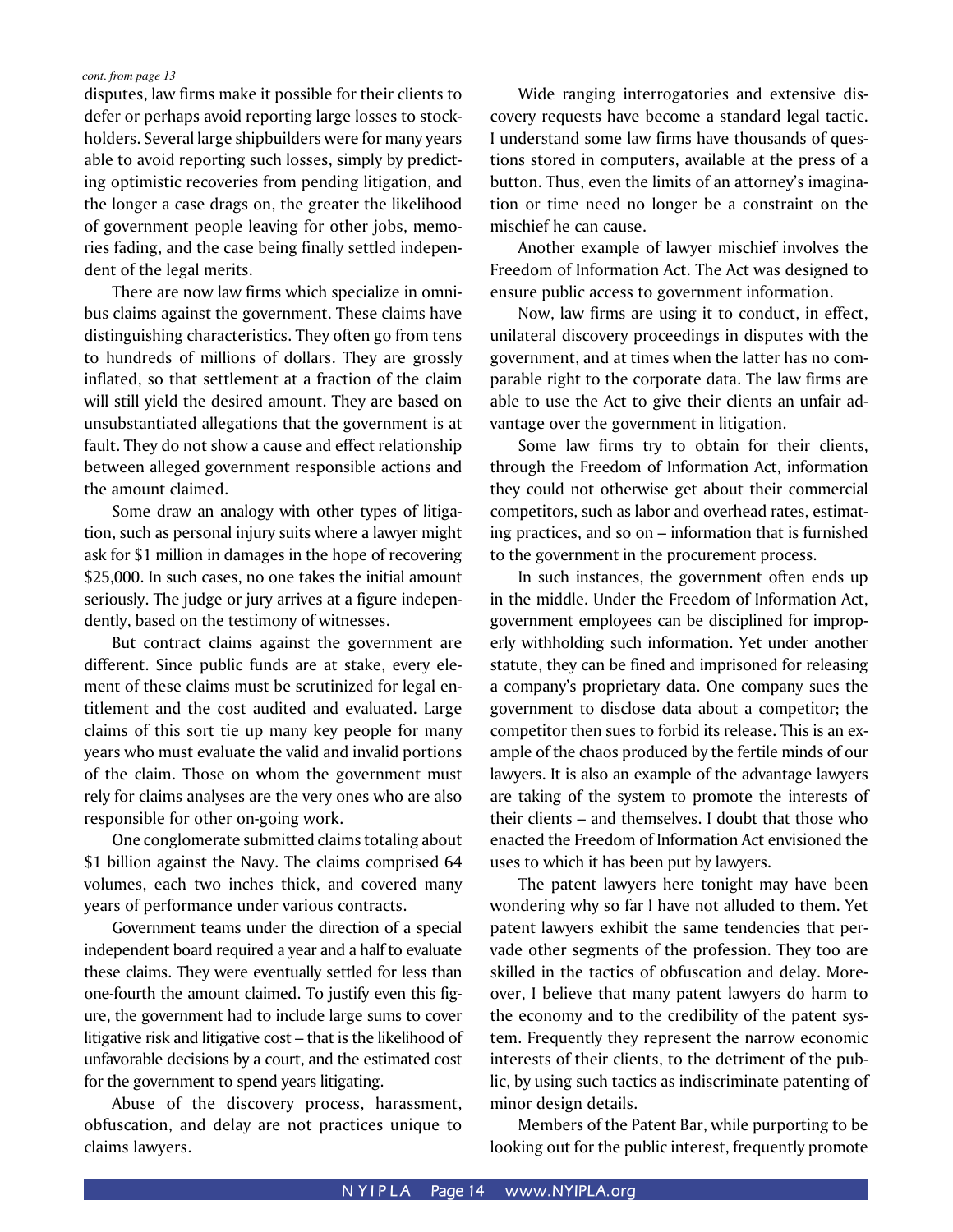concepts which favor their large clients. The dogma of the patent lawyers is contradictory. On the one hand, they contend that government contractors should get exclusive rights to inventions developed at government expense, yet rarely, if ever, have I heard patent lawyers criticize these contractors for requiring their employees to give up all rights to inventions developed at contractor expense.

 The patent lobby speaks eloquently of freedom, the free enterprise system, and competition, in connection with patent issues. In practice, however, they help large companies fence out competition by blanketing fields of technology with patents and patent applications on ideas and items not worthy of a patent. Small firms that cannot afford the delay and cost of infringement litigation do not enter the market.

 The patent lobby is actively promoting the concept that the government should provide businessmen greater incentives to invest in technology in order to combat a perceived decline in this country's technological growth. The recommended incentives take the form of increased government spending for research and development and granting contractors exclusive rights to patents developed at government expense.

I am not convinced that there is actually a decline in technology or that the infusion of government funds would be an appropriate solution. In any event, should the government spend more, large companies will probably get the lion's share of the increase – as they always do.

 Patent lawyers well know that increased government research and development spending and giving government contractors. Exclusive rights to government financed inventions will promote greater concentration of economic power in large conglomerates, and at public expense. Suppose, with vast sums of government money, a large company makes a major discovery in energy. What would an ordinary taxpayer think if that company could, for 17 years, legally control the dissemination, use, and pricing of this invention? Yet this is what the patent lobby advocates.

 Most professions have a group that sets standards of conduct for its members, and is supposed to discipline transgressors – an organization whose charter places professionalism above money considerations. In the legal community, this group is the American Bar Association.

 Unfortunately, this organization seems to be further undermining respect for the legal profession. By responding with a counter attack to thoughtful criticism by our President and our Chief Justice, the ABA showed it is more interested in preserving its customs than in being a professional organization. Perhaps it should be renamed the American Bar Protective Association, or ABPA.

 The ABA's disciplinary procedures are widely recognized as a token effort, with disbarment reserved primarily for the rare member who is occasionally convicted of a felony. Even where misconduct is found, punishments are often light. A Pennsylvania attorney, found guilty of embezzling \$10,000 from a client's inheritance, was merely suspended from the ABA. A New York attorney refused to allow his client to be brought to trial until his fee had been paid. He then deducted the fee from the bail money, which he intercepted. The ABA called the incident a mere fee dispute and took no disciplinary action.

 The ABA has done nothing to solve the revolving door problem--where lawyers get experience in government, and then join private firms which represent clients against their former government agency. One Washington law firm that specializes in claims against the Navy is headed by a former Navy general counsel. Another such firm was headed by a former member of the defense department's Armed Services Board of Contract Appeals. And only last month the chairman of this very same board resigned to become a partner in this very same firm. There he will join an ex-Navy deputy counsel who was responsible for defending the government against shipbuilding claims.

 Several months ago, The Wall Street Journal carried an advertisement by a former Navy attorney who touted his experience with claims while employed by the Navy. He solicited clients who desired to submit claims against the government. Despite years of debating this subject, the legal profession and the ABA have yet to enforce their own rules against lawyers switching sides.

 The ABA often operates more like a trade association than a professional society. For example, its public contract law section represents the association in matters relating to government procurement, yet it has become a front for the claims lawyers who dominate its membership and actions.

 Last year, the ABA was actively lobbying Congress in favor of a bill governing disputes under government contracts. The views of this organization carry great weight in such arcane subjects.

 Buried in their proposed legislation were numerous loopholes, all of which favored claims lawyers and their conglomerate clients. For example, the bill set a double standard which invariably worked against the govern-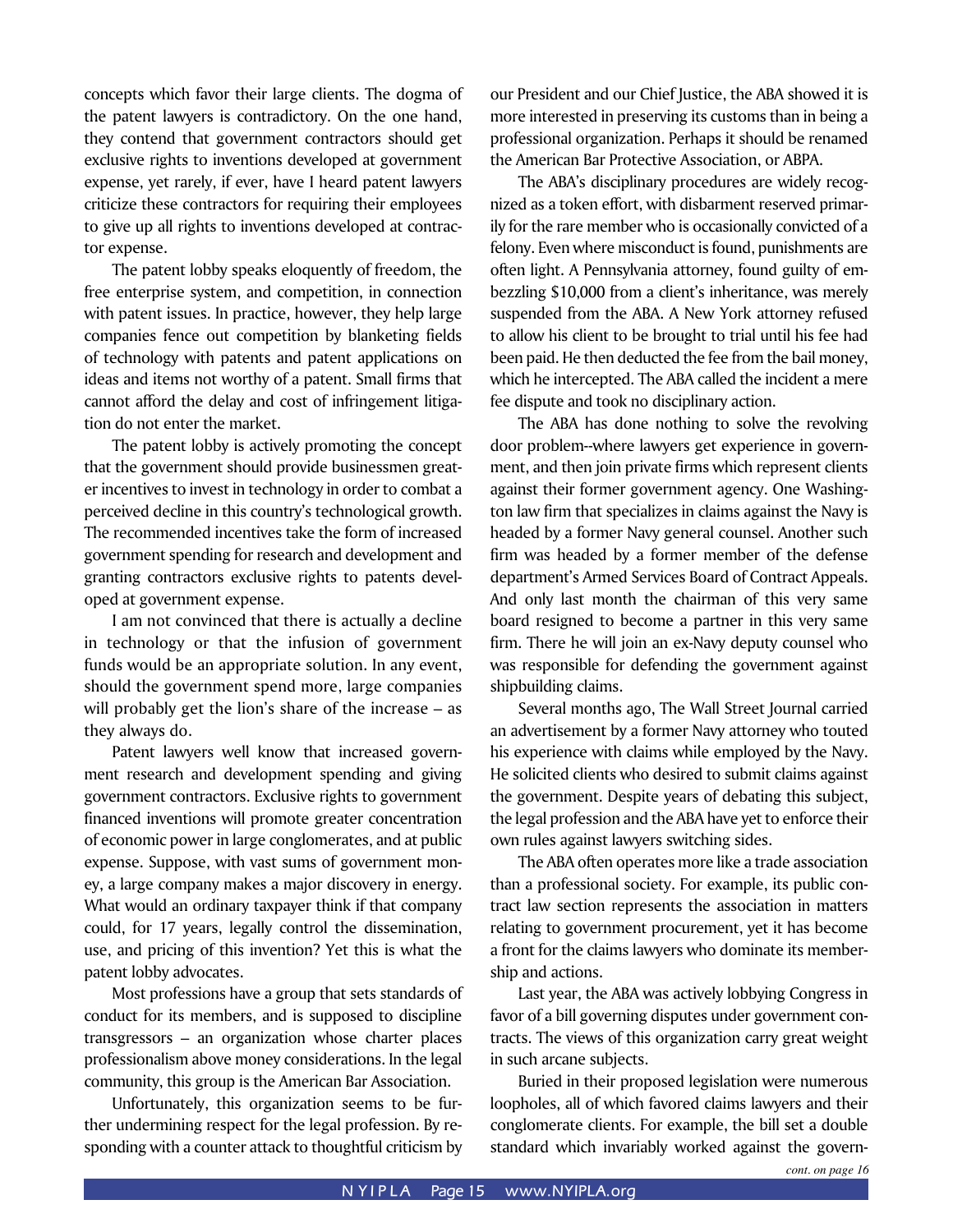ment. Also, agencies would, for the first time, be given authority to horse-trade claim settlements without regard to their legal merits. But this was not clearly spelled out in their proposal; it would be apparent only to those well versed in the claims business.

 I pointed this out in Congressional testimony, and the bill was changed to eliminate these loopholes. In addition, the bill was modified to require certification of claims and to provide stiff penalties for submission of false claims. As you may by now surmise, the ABA did not endorse these modifications.

 Later I learned that the ABA lobbyists who worked on this bill were senior partners of prominent, claims oriented law firms. Claims lawyers, like other citizens, are entitled to lobby members of congress in their own behalf. But for them to do so by using the American Bar Association as the umbrella degrades the entire profession. Why does the ABA tolerate such actions taken in its name?

 Today, our nation faces important problems of unprecedented difficulty – declining energy reserves, the economy, the environment, foreign affairs, slowing productivity growth. Faced with these problems we cannot afford so many who, in the pursuit of money, exacerbate the difficulties of these problems.

 Lawyers occupy key positions and exert great influence in our society. Many other citizens, also seeking success, emulate them. Is the example being set by many in the legal profession of benefit to our society, or is it harmful? What happens to traditional values when signed contracts are broken with no moral stigma attached to those who break them; when people are driven, under threat of litigation, to pay sums they may not owe; when those skilled in thwarting justice are considered successful men?

 I do not mean to indict all lawyers. Many dedicated ones serve in government, on the bench, and in private practice. Nevertheless, the practice of law is today replete with problems that demand correction. And lawyers are the ones who must do the job.

I have some specific recommendations:

Take steps to discourage frivolous litigation. In

1. this regard, the present requirement to certify pleadings in civil litigation needs strengthening – these requirements are full of loopholes, and are no deterrent to those who would bring frivolous charges before the courts. Criminal penalties should be established and strictly enforced for attorneys who certify pleadings they know or have reason to know are false.

Establish within the legal community a truly

2. professional forum for dealing with the problems of law and justice – a forum that would place professional responsibility above commercial considerations; effectively discipline members; and recommend ways of reducing litigation and streamlining judicial procedures.

 Judges and others responsible for the administration of justice should act more firmly than they now do in policing our courts. Some judges seem to equate justice with ensuring that each side takes as much time as it wishes to make its case. Where would we be if the Supreme Court operated on that basis?

 A free society cannot exist unless the public has confidence that justice through the legal system is available equally to all; that courts can and will deliver justice in a timely manner which people of ordinary means can afford; and that lawyers, as officers of the court, are men of integrity, well trained, and dedicated to resolving differences in society fairly. Further, the responsibility must rest with each member of the bar.

 Responsibility is a unique concept: it can only reside and inhere in a single individual. You may share it with others, but it is still with you. Even if you do not recognize it or admit its presence, you cannot escape it. If responsibility is rightfully ours, no evasion, or ignorance, or passing the blame can shift the burden to someone else.

 At all levels of our society, there is today much talk of rights and too little of duties. Here is a great opportunity for lawyers, for men who have benefited greatly from the law and from a benign and bounteous land. Here is the opportunity to contribute something in return.

 The freedom and privilege you presently enjoy will not last, nor will it be available to future generations, unless you do so; unless you act as responsible professionals and citizens; unless you treat those who act irresponsibly as they deserve to be treated.

 In coming here I feel a bit like Eurystheus of Greek mythology. The Augean stables housed three thousand oxen and had not been cleaned for thirty years, Eurystheus did not have the wherewithal to clean the stables himself, but he did point out the problem to Hercules, who cleaned them by diverting two rivers.

 In similar vein, I can only hope that some of you will take on the Herculean task of cleansing the legal profession. This is well worth the effort, even if you have to drown a few oxen in the process.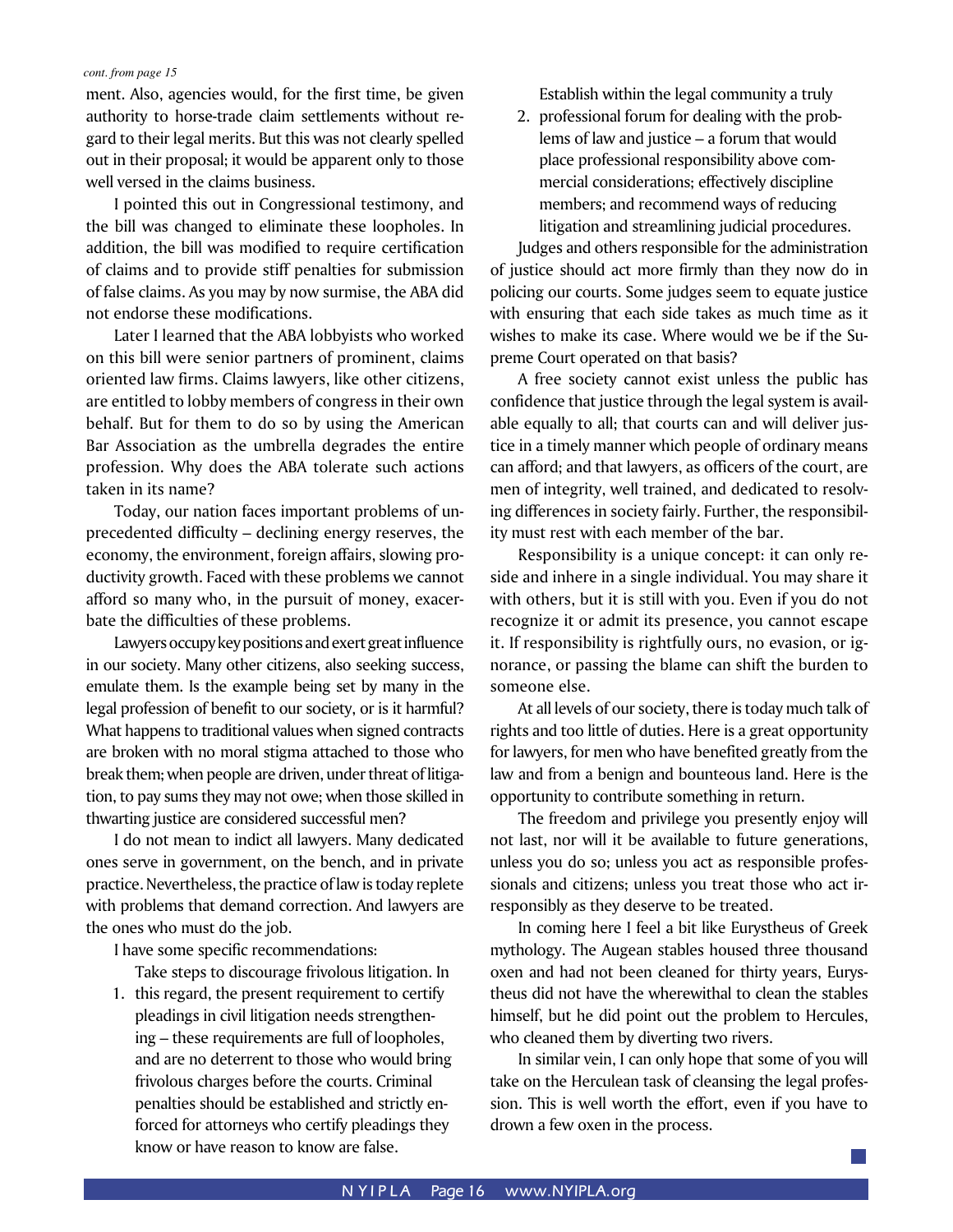# **NYIPLA 2012 Annual Meeting and Awards Dinner**



Tuesday, May 22, 2012 The Princeton Club, 15 West 43rd Street, New York, NY **Keynote Speaker**

**Honorable Barbara S. Jones**

*United States District Court for the Southern District of New York*

# $\equiv$  SCHEDULE  $\equiv$

# **Annual Meeting CLE Luncheon Ethical Issues in IP Practice**

| $12:00 - 12:30$ |  |
|-----------------|--|
| $12:30 - 1:15$  |  |
| $1:15 - 3:00$   |  |

Registration 1 uncheon **CLE Presentation** 

## **Annual Meeting & Awards Dinner**

3:00 – 4:30 Committee Meetings 4:30 – 5:30 Annual Meeting of Members 5:30 – 6:00 Board Meeting 5:30 – 6:30 Cocktail Reception 6:30 – 9:00 Awards Dinner

## **Registration www.nyipla.org**

Annual Meeting CLE Luncheon only  $$140.00$  Member  $$170.00$  Non-member Annual Meeting & Awards Dinner only  $$150.00$  Member  $$180.00$  Non-member Both CLE Luncheon and Dinner \$190.00 Member \$250.00 Non-member

# **Moving UP A & Moving ON >>>**

 $\triangleright$  Frankfurt Kurnit Klein & Selz, PC has promoted to counsel Amelia Brankov, Christopher Chase, Nicole Hyland and Michael Schiffer.

 $\triangleright$  Perkins Coie LLP has launched its New York intellectual property practice with Associate Manny Caixeiro, formerly with Loeb & Loeb LLP, and Partners John Squires and Dennis Hopkins and Of Counsel Chuck Fish, all most recently with Chadbourne & Parke LLP.

The Bulletin has introduced a new feature for the Association's members. If you have changed your firm or company, made partner, received professional recognition, or have some other significant event to share with the Association, please send it to the Bulletin editors: Wanli Wu (wwu@wiggin.com) or Robert Greenfeld (rgreenfeld@mayerbrown.com).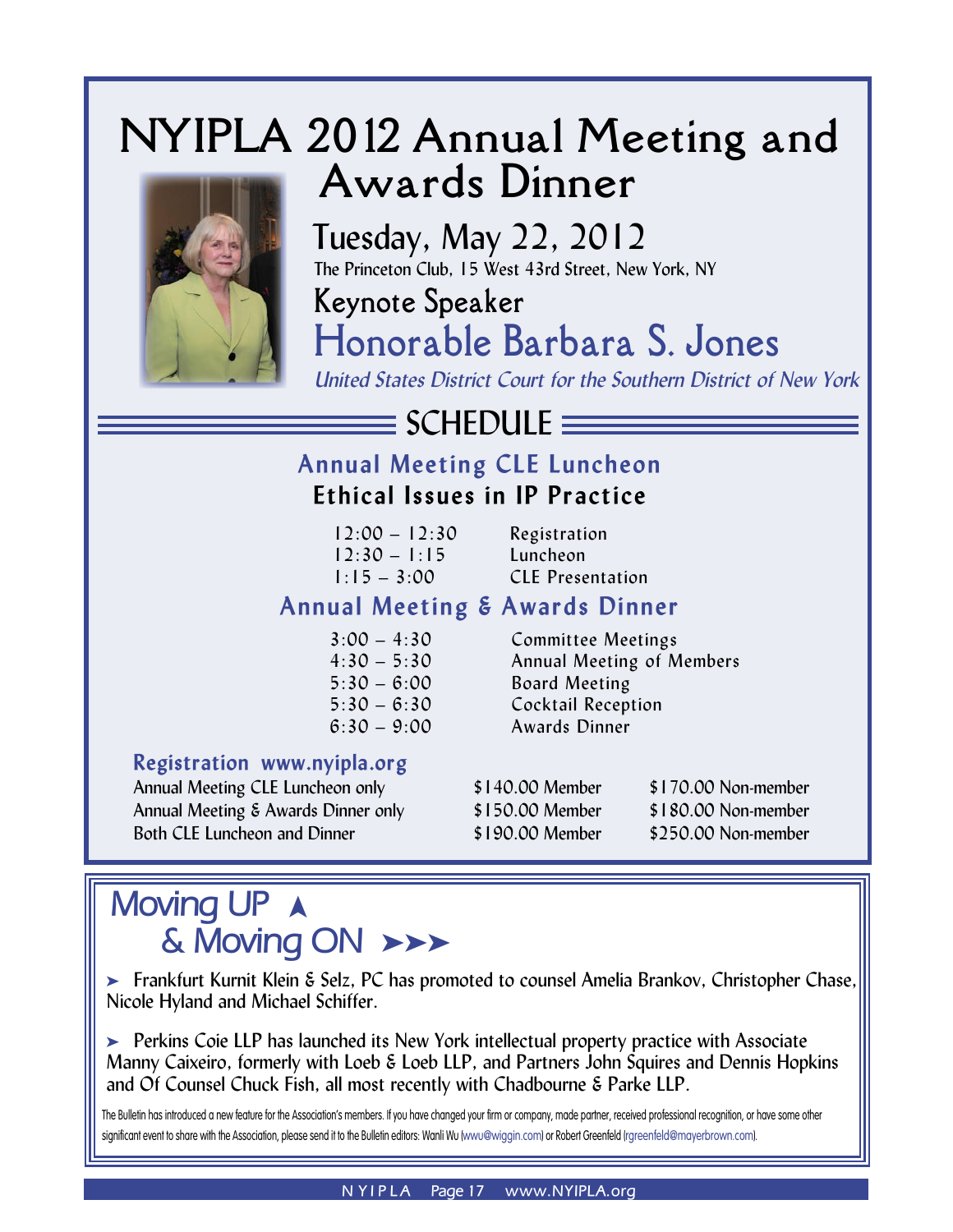

## **February 1, 2012 CLE Program "Why Should I Take The Patent Bar Exam?"**

*Carolyn Blessing*

On February 1, 2012, the NYIPLA Young<br>Lawyers Committee hosted a Continuing Legal Education (CLE) panel discussion and networking reception at the Princeton Club. The program was titled Associates CLE Panel and Networking Reception: "Why Should I Take The Patent Bar Exam?" Carolyn Blessing of Locke Lord LLP served as moderator.

 The panel of speakers included Jessica Davis, an associate at Goodwin Procter LLP; Brian Rothery, a partner at Stroock & Stroock & Lavan LLP; and Peter Thurlow, a partner at Jones Day.



 The speakers discussed the utility of taking the Patent Bar Exam generally, and the added incentive, in light of the recently passed American Invents Act (AIA), to take the Patent Bar before September of this year. Mr. Rothery and Mr. Thurlow discussed how their registration with the USPTO has played a role in their practices, both with regard to prosecution and litigation. They presented a primer on the AIA to the group, giving an overview of the changes that will be implemented through this new legislation. Ms. Davis explained her recent experience studying for and passing the Patent Bar, and presented helpful tips for those wishing to prepare for the exam.

 Following the panel discussion, all were invited to join in a cocktail reception for informal discussion and networking.

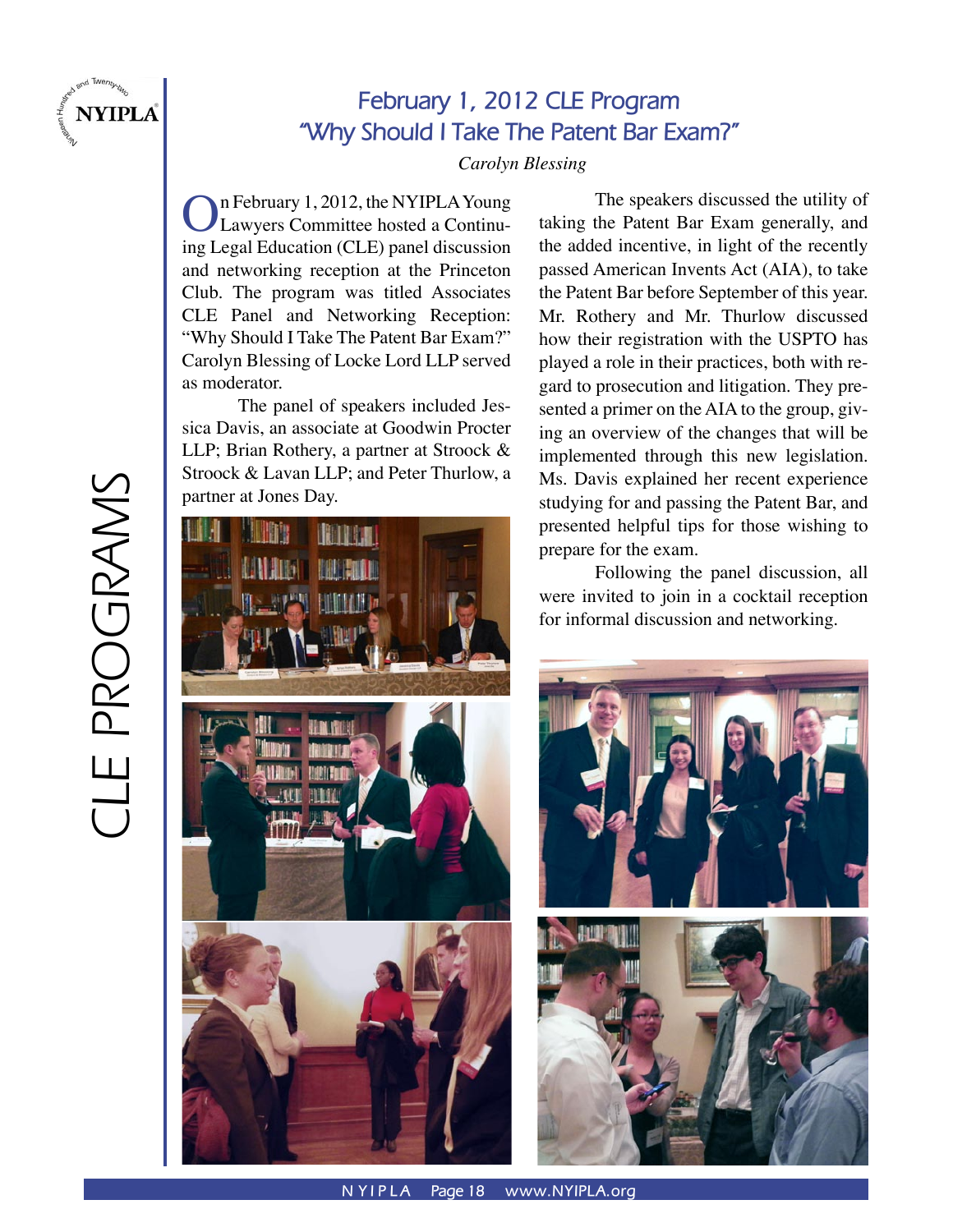# **February 16, 2012 CLE Program "On the Cutting Edge of Social Media and Behavioral Advertising"**

*Jonathan Moskin*

In February 16 2012, the NYIPLA Privacy Law Committee and Committee on Meetings and Forums hosted a Continuing Legal Education (CLE) luncheon at the Union League Club. The program was entitled "On the Cutting Edge of Social Media and Behavioral Advertising." Jonathan Moskin of Foley & Lardner LLP served as moderator. The panel of speakers included Henry Goldstein, Privacy and Innovation Services Counsel for CBS Interactive, and Lesley Rosenthal, General Counsel of Lincoln Center for the Performing Arts. Mr. Goldstein discussed how emerging privacy standards and the FTC's "Do Not Track" proposal may affect online publishers and the overall system and culture of online advertising. In particular, Mr. Goldstein provided technical background regarding methods of personal data collection. He also provided legal background concerning the FTC's prior efforts to regulate online advertising – in par-



ticular by establishing a "Do-Not-Track" mechanism for consumers to opt out of personal data collection on-line, and industry efforts to anticipate and comply with expected FTC regulations. The talk was particularly timely, because the FTC, on March 26, subsequently released its final report entitled "Protecting Consumer Privacy in an Era of Rapid Change: Recommendations for Businesses and Policymakers."

 Ms. Rosenthal discussed legal issues that arise when businesses use social media to interact with the public–with a particular focus on unique issues facing non-profits and the importance of coordinating on-line marketing efforts with company staff. My thanks again to the panelists and the attendees.

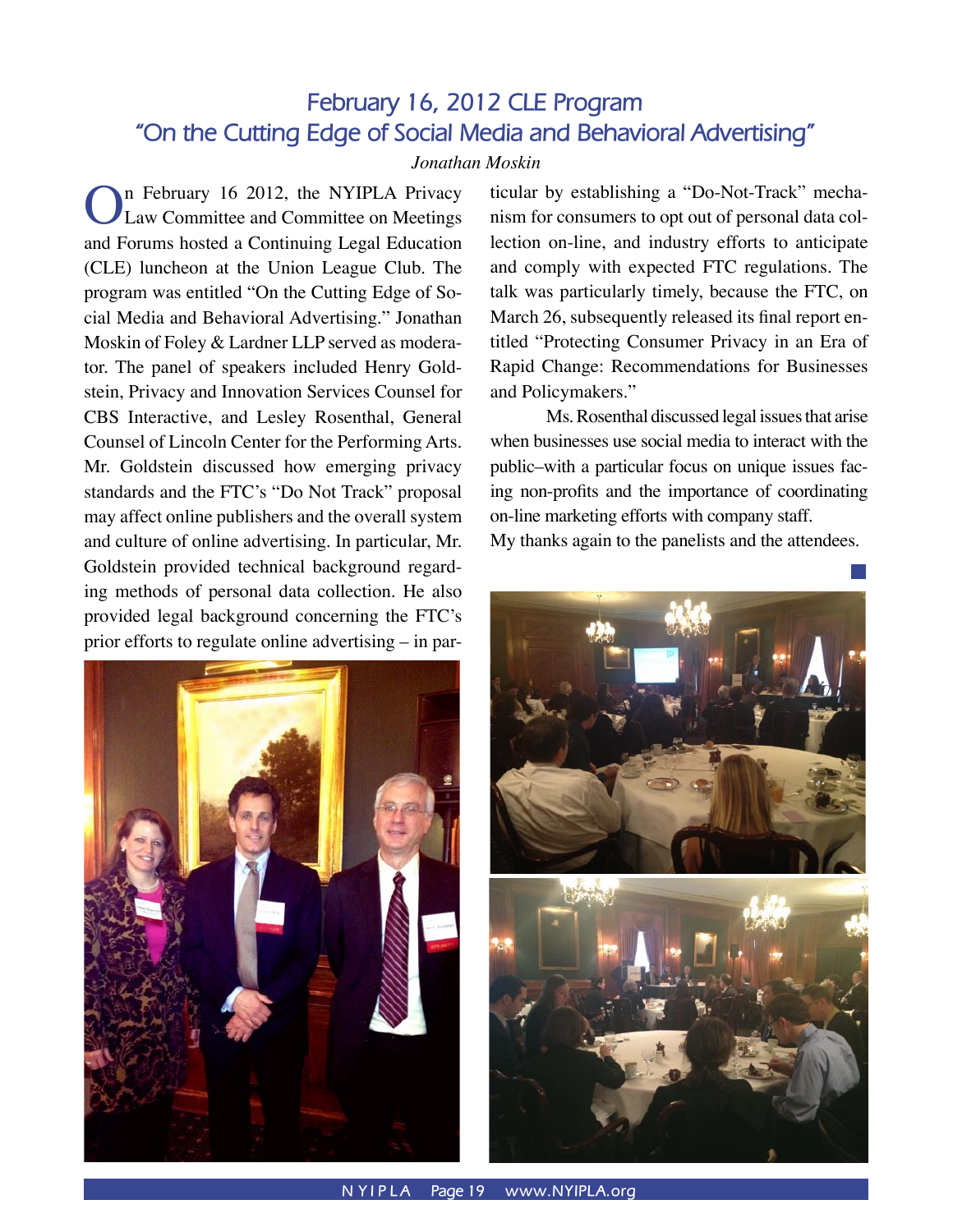

## **MINUTES OF JANUARY 10, 2012 MEETING OF THE BOARD OF DIRECTORS OF THE NEW YORK INTELLECTUAL PROPERTY LAW ASSOCIATION**

The meeting of the Board of Directors was called to order at the offices of Mayer Brown, LLP, 1675 Broadway, New York, New York at 12:00 P.M. by President Terri Gillis. In attendance from the Board:

| Terri Gillis      |
|-------------------|
| Charles Hoffmann  |
| Anthony Lo Cicero |
| Dorothy Auth      |
| Jeffrey Butler    |
| Annemarie Hassett |
| Thomas Meloro     |

Walter Hanley Sue Progoff Bruce C. Haas Lenora Ben-Ami Kevin Ecker Dale Carlson

John Moehringer participated by telephone. Absent and excused from the Board were Ira Levy and Alexandra Urban. Feikje van Rein was in attendance from the Association's executive office.

Terri Gillis called the meeting to order.

 The Board approved The Minutes of the December Board meeting.

Jeffrey Butler provided the financial report, reporting that the association is in good standing. The recent CLE events have been profitable.

 Jeffrey read the new members' list and the Board approved. Jeffrey will review the bylaws with regard to out-of-state membership.

Jeffrey discussed the Auditor's proposed retainer letter and the Board's edits to the proposed letter. The Board approved the revised retainer letter.

 Terri Gillis discussed the International Association of Judges event and the need to collect the pledges from sponsoring firms. In addition, the Board approved an immediate payment of \$15,000 to the International Association of Judges as partial fulfillment of the \$25,000 pledge from the various firms.

 Terri discussed the proposed new local patent rules for the SDNY and EDNY. These proposed rules have been reviewed by the full committee and the NYIPLA Board has been asked to review the draft. Because of Terri's experience in developing the patent rules, Terri volunteered to participate in the Day-Of-Dinner CLE luncheon event. Anthony Lo Cicero also volunteered to participate on the panel.

 Tom Meloro discussed alternative CLE formats based on his discussions with Ira Levy. Tom favored skills-based programs, but was

concerned about the extensive and prolonged involvement of the faculty. Nevertheless, he recommended the Association try the new format. Terri remarked that a one-on-one format would be impractical and suggested a panel presentation on a skills topic. In this regard, the Board appointed a subcommittee to develop a pilot program in this new format by the end of the Summer. The subcommittee consists of Anthony Lo Cicero, Annemarie Hassett and Sue Progoff.

 Tom Meloro reported on the activities of the Amicus Committee. Although the committee is quiet at the moment, they are monitoring several cases. In fact, Charles Miller attended the U.S. Supreme Court argument in *Hyatt v. Kappos* on Jan. 9, 2012.

Dorothy Auth reported on the progress in preparing the Day-Of-Dinner CLE event. Terri volunteered to participate as the biotech practitioner. Anthony Lo Cicero volunteered to participate as the computer technology practitioner. The Board members recommended a number of potential Judges and Magistrate Judges to be contacted as further participants.

 Charles Hoffmann reported that the Judges' Dinner preparations are moving forward and there has been an increase in the number of law firms reserving suites for the reception. Terri suggested that for next year's event, the location of the suites be tied to number of tables a firm purchases for the dinner. The Board also discussed the number of tables in the main dining room each firm should be assigned.

 Kevin Ecker reported on the progress of the Inventor of the Year Competition. Seven submissions have been received thus far and several more are being carried over from last year.

 Walter Hanley reported that the Publications Committee had been solicited to review a treatise, but has declined to participate because the contents were mostly irrelevant to intellectual property law and the treatise was simply too voluminous.

 John Moehringer reported on the progress of the Connor Writing Competition. His Committee has sent the letters announcing the competition to the various law schools and has already received 4-5 submissions.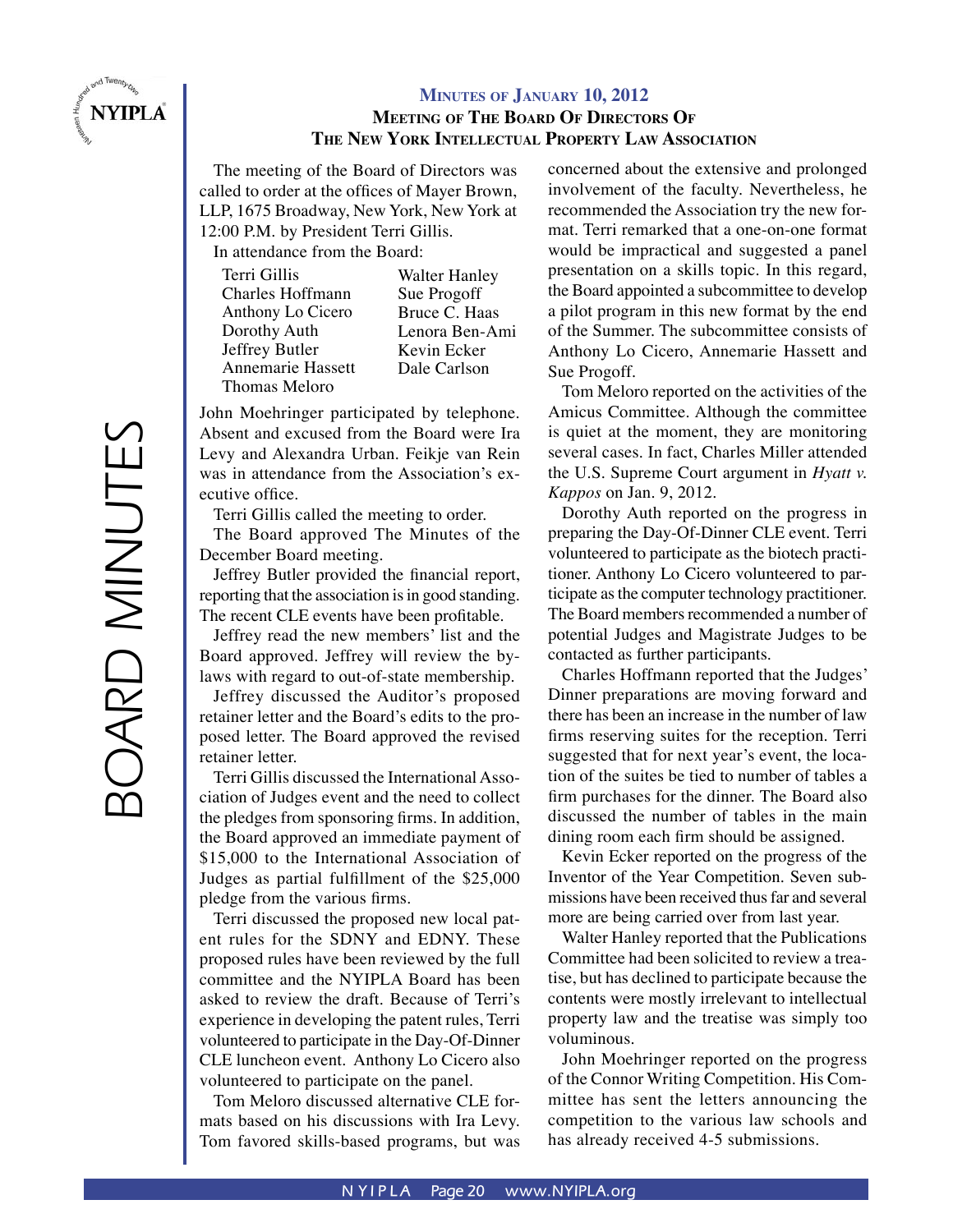Anthony Lo Cicero reported that the Annual Meeting will be on May 22, 2012 at the Princeton Club, and he is working to organize a CLE event. Anthony is considering a *Markman* hearing practical skills event to be held from 12-2 pm, followed by committee meetings from 2-4 pm, then the annual meeting from 4-6 pm and the dinner from 6-9 pm. Terri recommended that the Savethe-Date announcement be circulated soon.

 Bruce Haas reported that new membership continues to lag last year's membership numbers. Bruce correlated the decrease in members to certain firms who have either changed their policy as it relates to association memberships or have disappeared altogether. Kevin Ecker commented that that we could search USPTO and court registrations to find these lost members.

 Charles Hoffmann reported that the Copyright Committee is preparing the April 12 CLE Luncheon event. The Committee has already engaged three speakers and is looking for a moderator for the event.

 Sue Progoff reported on the activities of the Privacy Committee. The Committee is preparing for the February CLE Luncheon. They have engaged three speakers for the event.

 Jeffrey Butler reported that the Patent Practice Committee has been reviewing the new proposed rules in the AIA.

 Anthony Lo Cicero reported that the Patent Litigation Committee is currently reviewing Judge Rader's proposed guidelines for eDiscovery. The Committee is also considering proposed spoliation guidelines.

 Sue Progoff reported that the Trademark Committee is working on an agenda and considering speakers for the upcoming Half-Day Trademark event, which will be held on July 18, 2012.

 Dale Carlson reported that the Website & Records Committee is reviewing archived materials and considering ways to enhance the Association's website.

 Leora Ben-Ami reported that the Women in IP Committee will be hosting an in-person committee meeting at Kaye Scholer on January 31, 2012. She invited the women Board members to attend the meeting.

 Annemarie Hassett reported that the Young Lawyers Committee added a third co-chair and is preparing for their Feb. 1st event addressing why young attorneys should take the patent bar exam. In addition, the Young Lawyers Committee is considering yet another CLE meeting where a Judge would share tips-of-the-trade to young lawyer participants.

 The meeting was adjourned by Terri Gillis at 2 P.M. The Board then conducted an Executive session.

*cont. on page 22*



only about one-tenth the platinum of conventional catalysts and have the potential to make fuel cell vehicles practical by addressing critical durability and cost barriers. Additionally, Dr. Adzic's contributions in this field can have far reaching effects in the future of power supply, telecommunications and consumer electronics, including a decrease in oil consumption.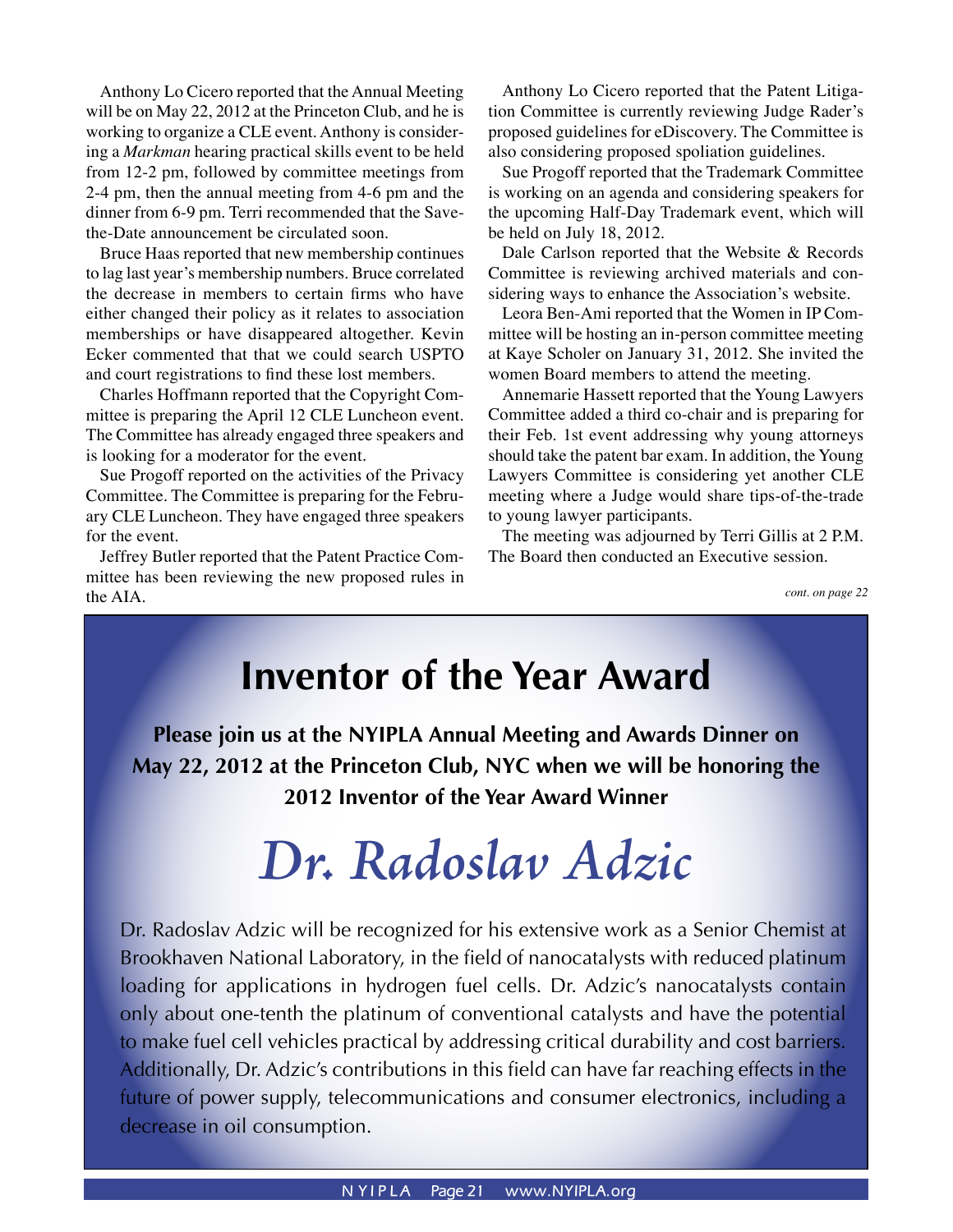## **MINUTES OF FEBRUARY 14, 2012 MEETING OF THE BOARD OF DIRECTORS OF THE NEW YORK INTELLECTUAL PROPERTY LAW ASSOCIATION**

 The meeting of the Board of Directors was called to order at the offices of Mayer Brown, LLP, 1675 Broadway, New York, New York at 12 P.M. by President Terri Gillis.

In attendance from the Board:

| Terri Gillis      | Thomas Meloro        |
|-------------------|----------------------|
| Anthony Lo Cicero | <b>Walter Hanley</b> |
| Annemarie Hassett | Bruce C. Haas        |

Jeffrey Butler (until 1:25pm), Dale Carlson, Kevin Ecker, Ira Levy, Susan Progoff and John Moehringer participated by telephone. Absent and excused from the Board meeting were Dorothy Auth, Leora Ben-Ami, Charles Hoffmann and Alexandra Urban. Feikje van Rein was in attendance from the Association's executive office.

Terri Gillis called the meeting to order.

The Board approved The Minutes of the January Board meeting.

 Jeffrey Butler provided the financial report, reporting that the association is in good standing. Jeffrey requested to explore investment options. Board members discussed various options for discounted CLE programs, membership drive investments, young lawyers programs, etc.

 Jeffrey read the new members' list and the Board approved.

The Board convened into an Executive Session.

 Kevin Ecker reported that the Inventor of the Year committee received seven submissions and he presented the top three choices. Overall the Board agreed with the decision, but would like the committee to further explore the commercialization of the top two contenders and previous years' winners.

Terri Gillis discussed the International Association of Judges event and the status of the committed pledges.

 Terri presented a status update for the proposed new local patent rules for the SDNY and EDNY.

Annemarie Hassett and Anthony Lo Cicero discussed alternative CLE formats and presented their ideas about "learning by doing" programs. The Board discussed different types of programs and the amount of time of preparation and faculty involvement.

Tom Meloro reported on the activities of the Amicus Committee. There are currently no developments.

Progress in preparing for the Day-Of-Dinner CLE event was discussed. Raymond Chen from the USPTO and the Hon. Mark Falk have both agreed to speak at the program.

 Feikje van Rein, in Charles Hoffmann's absence, reported that the Judges' Dinner preparations are moving forward. She reported that more honored guest tables have been requested and less satellite room tables. The Association has received more RSVPs from Honored Guests than last year.

 Anthony Lo Cicero reported that the Annual Meeting will be on May 22, 2012 at the Princeton Club, and he is working to organize a CLE event. Anthony reported that the topic will be on ethics.

 Sue Progoff reported on the activities of the Privacy Committee. The Committee is preparing for the February CLE Luncheon. They have engaged three speakers for the event. She asked the Board to solicit some of their colleagues to attend the program.

 Sue Progoff reported that the Trademark Committee is working on an agenda and considering speakers for the upcoming Half-Day Trademark event, which will be held on July 18, 2012.

 Annemarie Hassett reported that the Young Lawyers Committee hosted its Feb. 1st event addressing why young attorneys should take the patent bar exam. The program was not well attended, but the quality of the program was good.

The meeting was adjourned by Terri Gillis at 2 P.M.

# **ATTN: NYIPLA Members**

**If you have any NYIPLA historical records, specifically Bulletins (1967-1981), Greenbooks (prior to 1951) and Judges' Dinner booklets (1973 & prior to 1971), please contact Bill Dippert at wdippert@eckertseamans.com or 1.914.286.2813.**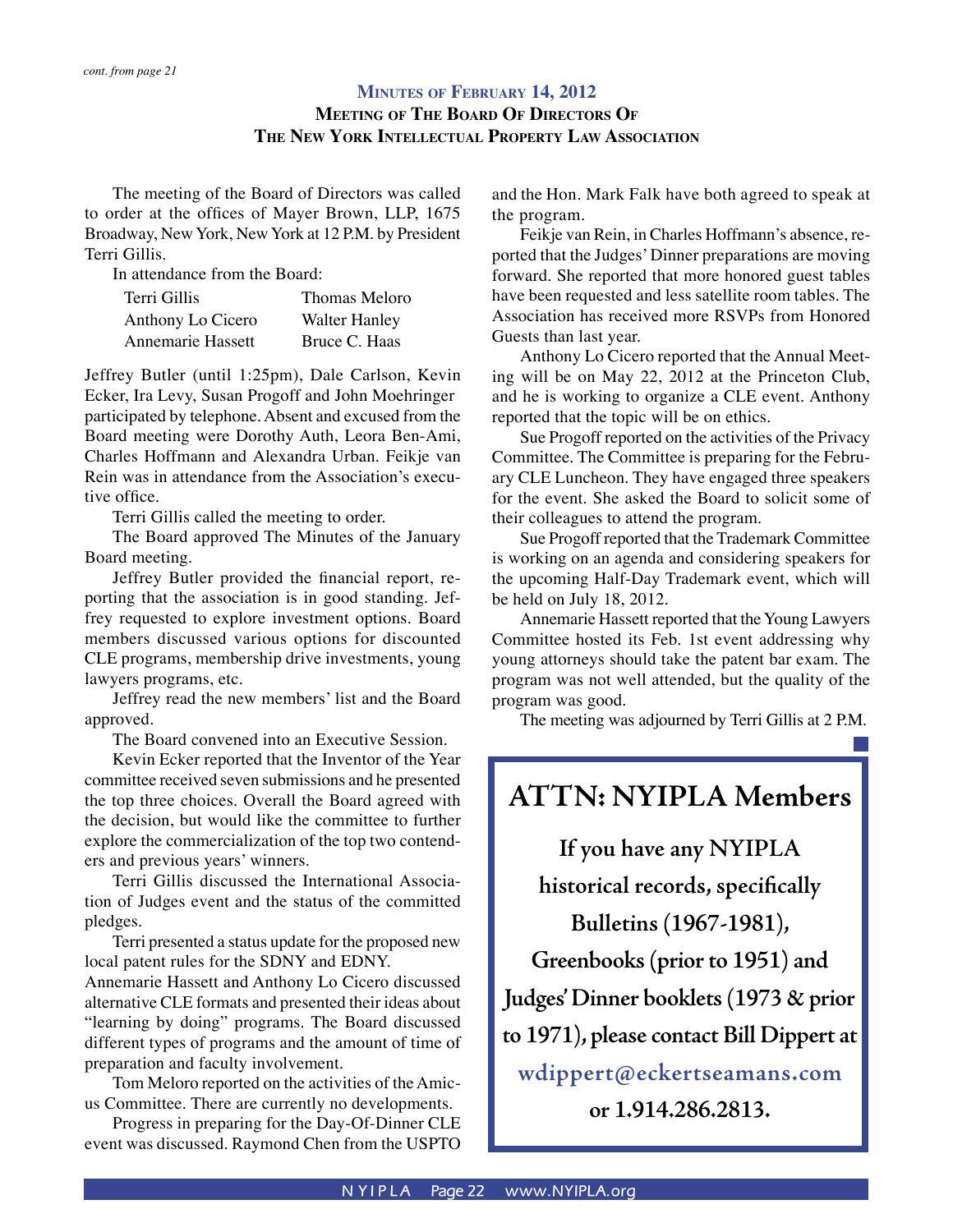# *NYIPLA Calendar www.nyipla.org*

**APRIL CLE LUNCHEON: Hot News – Hot New Doctrine or Yesterday's News?**  EARN NYS/NJS 2.0 CLE PROFESSIONAL CREDITS

Thursday, April 12, 2012

The Union League Club, 38 East 37th Street, New York, NY *Hosted by the Meetings & Forums Committee and co-sponsored by the Copyrights Committee*

# **CLE LUNCHEON: Ethical Issues in IP Practice**

EARN NYS/NJS 2.0 CLE ETHICS CREDITS *FOLLOWED BY*

*NYIPLA 2012 ANNUAL MEETING AND AWARDS DINNER*

 $\blacktriangleright$  Tuesday, May 22, 2012 The Princeton Club, 15 West 43rd Street, New York, NY

# **JULY HALF-DAY HOT TOPICS IN TRADEMARK CLE PROGRAM**

EARN NYS/NJS CLE PROFESSIONAL CREDITS  $\blacktriangleright$  Wednesday, July 18, 2012 The Princeton Club, 15 West 43rd Street, New York, NY

# **NOVEMBER FALL ONE-DAY**  PATENT CLE SEMINAR

EARN NYS/NJS 7.0 CLE PROFESSIONAL CREDITS *INCLUDING 2.0 ETHICS CREDITS* Thursday, November 1, 2012 The Princeton Club, 15 West 43rd Street, New York, NY